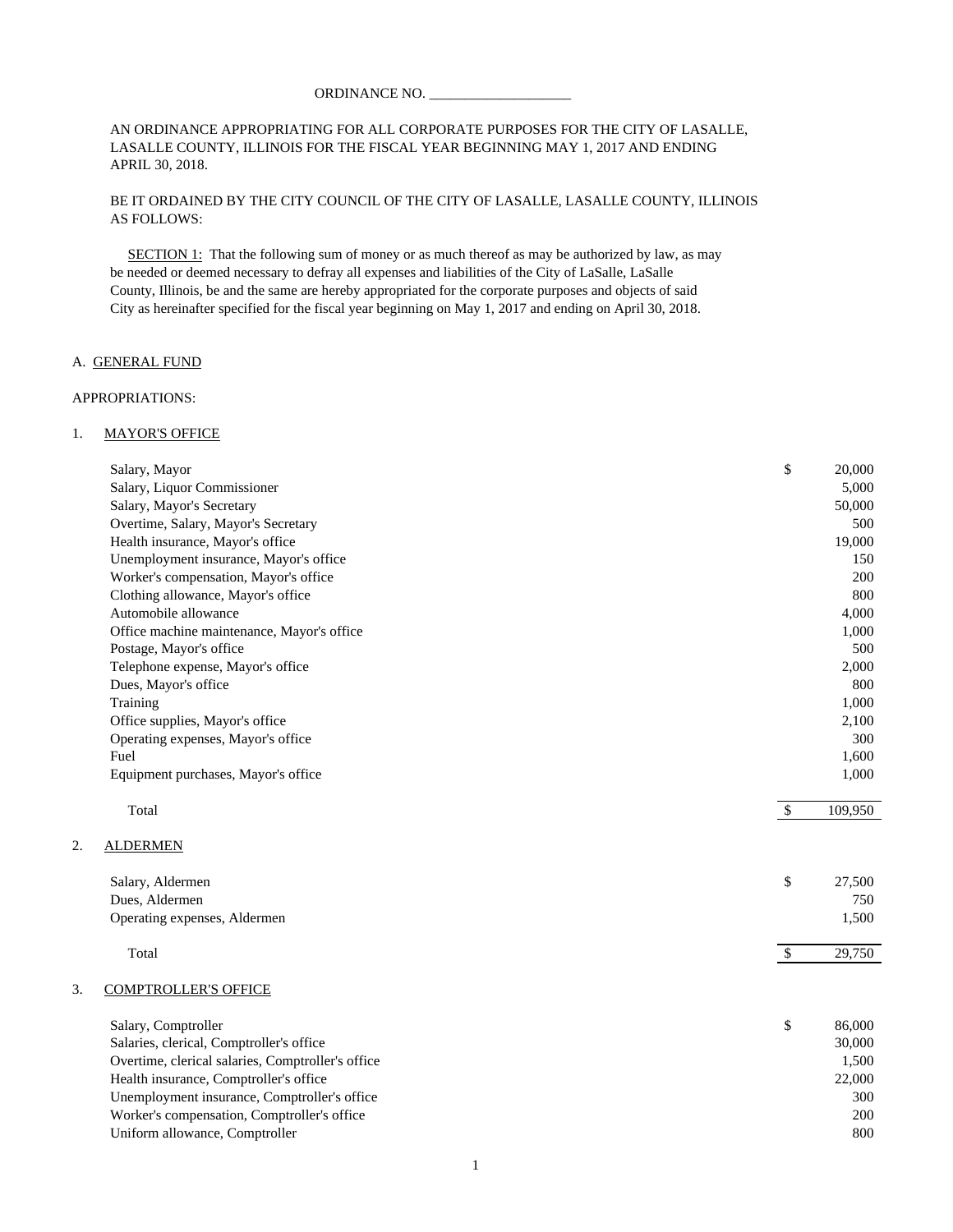|    | Maintenance service equipment, Comptroller's office  |                           | 22,000  |
|----|------------------------------------------------------|---------------------------|---------|
|    | Postage, Comptroller's office                        |                           | 2,000   |
|    | Telephone, Comptroller's office                      |                           | 1,200   |
|    | Dues, Comptroller's office                           |                           | 300     |
|    | Training                                             |                           | 2,000   |
|    | Office supplies, Comptroller's office                |                           | 7,000   |
|    | Operating expenses, Comptroller's office             |                           | 500     |
|    | Equipment purchase, Comptroller's office             |                           | 1,000   |
|    |                                                      |                           |         |
|    | Total                                                | $\$\,$                    | 176,800 |
|    |                                                      |                           |         |
|    |                                                      |                           |         |
| 4. | <b>CITY CLERK'S OFFICE</b>                           |                           |         |
|    |                                                      |                           |         |
|    | Salary, City Clerk                                   | \$                        | 22,000  |
|    | Assistant salary, City Clerk                         |                           | 300     |
|    | Worker's compensation, City Clerk                    |                           | 200     |
|    | Uniform allowance, City Clerk                        |                           | 400     |
|    | Maintenance service equipment, City Clerk            |                           | 700     |
|    | Postage, City Clerk                                  |                           | 500     |
|    | Telephone, City Clerk                                |                           | 1,000   |
|    | Publishing, City Clerk                               |                           | 8,000   |
|    | Codification, City Clerk                             |                           | 5,000   |
|    | Dues, City Clerk                                     |                           | 150     |
|    | Training, City Clerk                                 |                           | 500     |
|    | Office supplies, City Clerk                          |                           | 1,500   |
|    | Equipment purchases, City Clerk                      |                           | 1,000   |
|    |                                                      |                           |         |
|    | Total                                                | $\mathcal{S}$             | 41,250  |
|    |                                                      |                           |         |
| 5. |                                                      |                           |         |
|    | <b>TREASURER'S OFFICE</b>                            |                           |         |
|    |                                                      |                           |         |
|    | Salary, City Treasurer                               | \$                        | 4,000   |
|    | Dues, City Treasurer                                 |                           | 75      |
|    |                                                      |                           |         |
|    | Total                                                | $\boldsymbol{\mathsf{S}}$ | 4,075   |
|    |                                                      |                           |         |
| б. | <b>CITY ATTORNEY</b>                                 |                           |         |
|    |                                                      |                           |         |
|    | Retainer, City Attorney                              | \$                        | 15,000  |
|    | Legal services, City Attorney                        |                           | 160,000 |
|    | Legal services, Ordinance Court                      |                           | 6,000   |
|    | Salaries, Ordinance Court                            |                           | 1,500   |
|    |                                                      |                           |         |
|    | Total                                                | $\$\,$                    | 182,500 |
|    |                                                      |                           |         |
| 7. | <b>ECONOMIC DEVELOPER</b>                            |                           |         |
|    |                                                      |                           |         |
|    | Salaries, Economic Developer                         | \$                        | 50,000  |
|    |                                                      |                           |         |
|    | Health insurance, Economic Developer                 |                           | 7,500   |
|    | Unemployment insurance, Economic Developer           |                           | 150     |
|    | Automobile allowance, Economic Developer             |                           | 1,440   |
|    | Uniform allowance, Economic Developer                |                           | 400     |
|    | Maintenance service - equipment, Economic Developer  |                           | 500     |
|    | Postage, Economic Developer                          |                           | 100     |
|    | Other professional services Economic Developer       |                           | 500     |
|    | Telephone, Economic Developer                        |                           | 1,300   |
|    | Training, Economic Development                       |                           | 1,000   |
|    | Maintenance supplies-equipment, Economic Development |                           | 250     |
|    | Office supplies, Economic Developer                  |                           | 1,500   |
|    |                                                      |                           |         |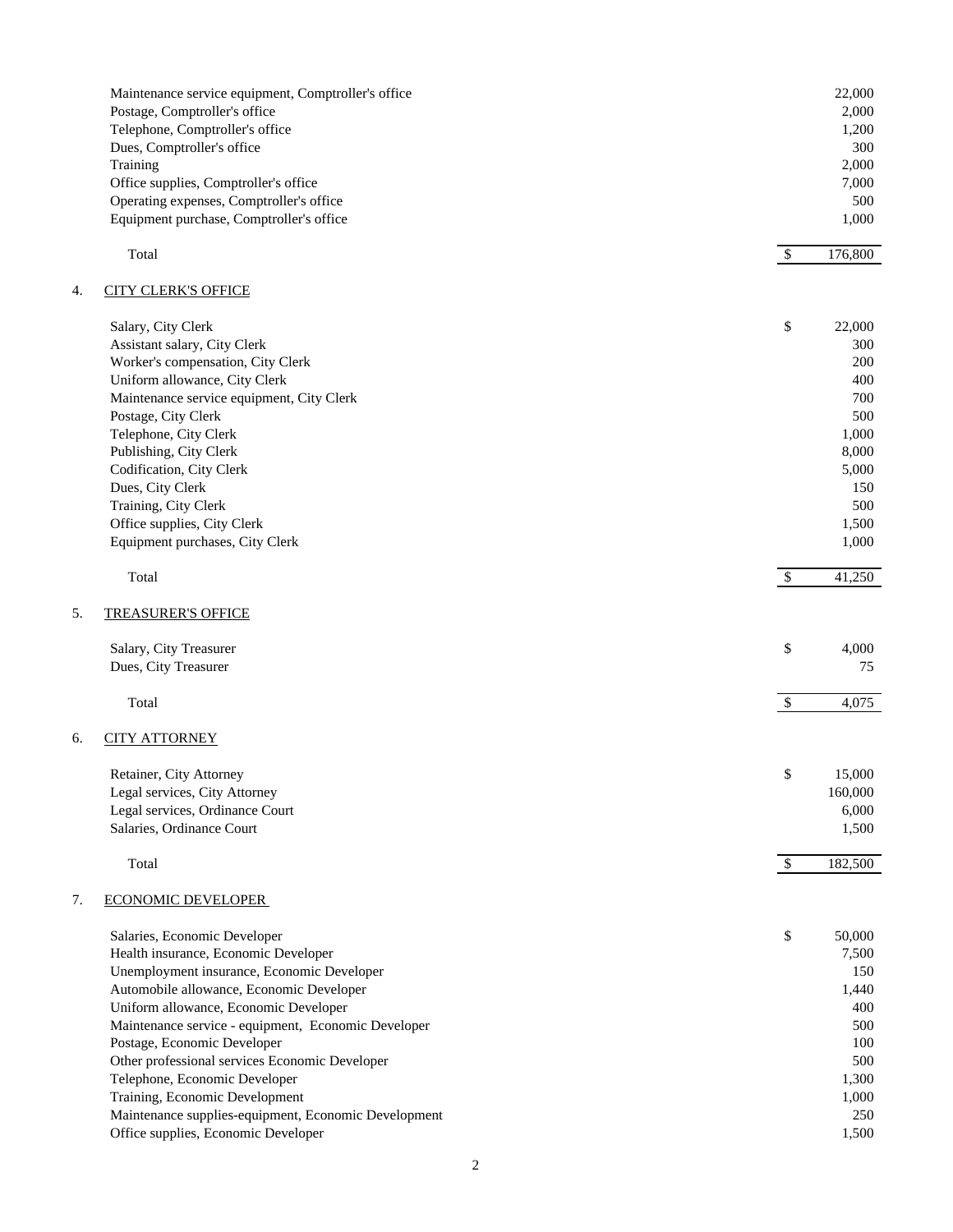|    | Grant writing fees, Economic Development  |              | 5,000     |
|----|-------------------------------------------|--------------|-----------|
|    | Total                                     | $\mathbb{S}$ | 69,640    |
| 8. | <b>PUBLIC SAFETY - POLICE</b>             |              |           |
|    | Salary, police chief                      | \$           | 108,000   |
|    | Salaries, police lieutenants              |              | 82,000    |
|    | Salaries, police sergeants                |              | 360,000   |
|    | Salaries, police patrolmen                |              | 1,000,000 |
|    | Salaries, police dispatchers              |              | 50,000    |
|    | Overtime salaries, police lieutenants     |              | 7,000     |
|    | Overtime salaries, police sergeants       |              | 15,000    |
|    | Overtime salaries, patrolmen              |              | 55,000    |
|    | Overtime salaries, police dispatchers     |              | 3,000     |
|    | Health insurance, police                  |              | 370,000   |
|    | Unemployment insurance, police            |              | 3,000     |
|    | Workmen's compensation insurance, police  |              | 58,000    |
|    | Pension benefits, police                  |              | 860,000   |
|    | Uniform allowance, police                 |              | 26,000    |
|    | Maintenance - equipment, police           |              | 15,000    |
|    | Maintenance - code red, police            |              | 5,000     |
|    | Maintenance - vehicles, police            |              | 20,000    |
|    | Maintenance - radios, police              |              | 1,000     |
|    | Other professional services, police       |              | 96,000    |
|    | Postage, police                           |              | 500       |
|    | Telephone, police                         |              | 25,000    |
|    | Leased circuits, police                   |              | 12,000    |
|    | Printing, police                          |              | 2,000     |
|    | Dues, police                              |              | 1,200     |
|    | Training, police                          |              | 15,000    |
|    |                                           |              |           |
|    | Testing, police                           |              | 2,000     |
|    | Liability insurance, police               |              | 50,000    |
|    | Office supplies, police                   |              | 1,500     |
|    | Drug traffic prevention, police           |              | 50,000    |
|    | Operating expenses, police                |              | 5,000     |
|    | Range expense, police                     |              | 2,000     |
|    | Fuel, police                              |              | 40,000    |
|    | Equipment purchase, police                |              | 25,000    |
|    | Vehicle purchase, police                  |              | 45,000    |
|    | Total                                     | \$           | 3,410,200 |
| 9. | <b>PUBLIC SAFETY - FIRE</b>               |              |           |
|    | Salaries, fire chief and assistant chief  | \$           | 2,300     |
|    | Salaries, fire truck chauffeurs           |              | 300,000   |
|    | Salaries, volunteer firemen               |              | 200,000   |
|    | Overtime salaries, fire truck chauffeurs  |              | 15,000    |
|    | Salaries, part-time fire truck chauffeurs |              |           |
|    | Health insurance, fire                    |              | 70,000    |
|    | Unemployment insurance, fire              |              | 2,200     |
|    | Worker's compensation, fire               |              | 40,000    |
|    | Pension benefits, fire                    |              | 155,000   |
|    | Uniform allowance, fire                   |              | 3,000     |
|    | Maintenance - building, fire              |              | 8,000     |

Maintenance - equipment, fire 3,600 ESDA expenses, fire 1,300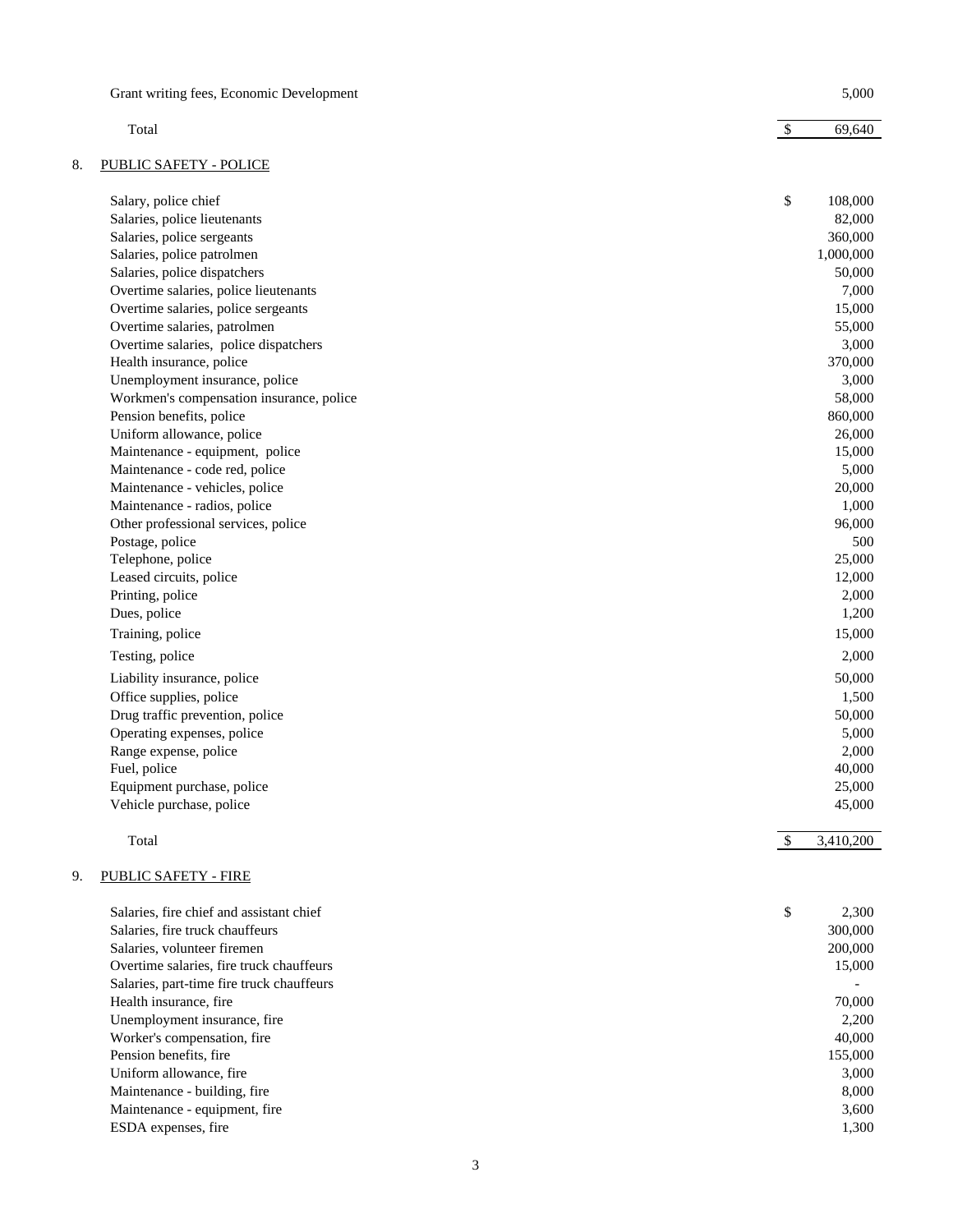|     | Maintenance - fire equipment, fire                                   |               | 4,200     |
|-----|----------------------------------------------------------------------|---------------|-----------|
|     | Maintenance - vehicles, fire                                         |               | 25,000    |
|     | Maintenance - radios, fire                                           |               | 3,000     |
|     | Medical - exams, fire                                                |               | 2,800     |
|     | Other professional services, fire                                    |               | 96,000    |
|     | Postage, fire                                                        |               | 150       |
|     | Telephone, fire                                                      |               | 5,000     |
|     | Dues, fire                                                           |               | 1,000     |
|     | Training, fire                                                       |               | 4,000     |
|     | Utilities, fire station                                              |               | 5,000     |
|     | Liability insurance, fire                                            |               | 25,000    |
|     | Office supplies, fire                                                |               | 1,500     |
|     | Operating expenses, fire                                             |               | 5,000     |
|     | Fuel, fire                                                           |               | 12,000    |
|     | Equipment purchase, fire                                             |               | 30,000    |
|     | Vehicle purchase, fire                                               |               | 53,000    |
|     | Capital outlay, fire station                                         |               | 11,000    |
|     | Total                                                                | $\mathcal{S}$ | 1,084,050 |
| 10. | PUBLIC SAFETY - HEALTH/WELFARE                                       |               |           |
|     | Welfare health services                                              | \$            | 11,462    |
|     | Total                                                                |               |           |
|     |                                                                      | \$            | 11,462    |
| 11. | <b>PUBLIC WORKS - STREET</b>                                         |               |           |
|     | Salaries - foreman, street department                                | \$            | 71,000    |
|     | Salaries - building and grounds, street department                   |               |           |
|     | Salaries - mechanics, street department                              |               | 105,000   |
|     | Salaries - laborers, street department                               |               | 165,000   |
|     | Overtime salaries - foreman, street department                       |               | 4,000     |
|     | Overtime salaries - building and grounds, street department          |               |           |
|     | Overtime salaries - mechanics, street department                     |               | 3,000     |
|     | Overtime salaries, - laborers, street department                     |               | 10,000    |
|     | Health insurance, street department                                  |               | 96,000    |
|     | Unemployment insurance, street department                            |               | 1,000     |
|     | Worker's compensation, street department                             |               | 30,000    |
|     | Uniform allowance, street department                                 |               | 2,400     |
|     | Maintenance - building, street department                            |               | 5,000     |
|     | Maintenance - equipment, street department                           |               | 50,000    |
|     | Maintenance - vehicles, street department                            |               | 30,000    |
|     | Maintenance - sidewalks, street department                           |               | 2,000     |
|     | Maintenance - snow removal, street department                        |               | 500       |
|     | Maintenance - sewer, street department                               |               | 1,000     |
|     | Traffic signals, street department                                   |               | 5,500     |
|     | Traffic signals maintenance, street department                       |               | 5,000     |
|     | Maintenance - weed treatment, street department                      |               | 500       |
|     | Maintenance - demolition, street department                          |               | 200,000   |
|     | Telephone, street department                                         |               | 1,500     |
|     | Training, street department                                          |               | 2,000     |
|     | Utilities - garage, street department                                |               | 4,000     |
|     | Street lighting, street department                                   |               | 115,000   |
|     | Liability insurance, street department                               |               | 18,000    |
|     | Rentals, street department                                           |               | 2,500     |
|     | Other contractual services - tree/weed cut & trim, street department |               | 5,000     |
|     | Maintenance supplies - granular materials, street department         |               | 5,000     |
|     | Maintenance supplies - streets, street department                    |               | 35,000    |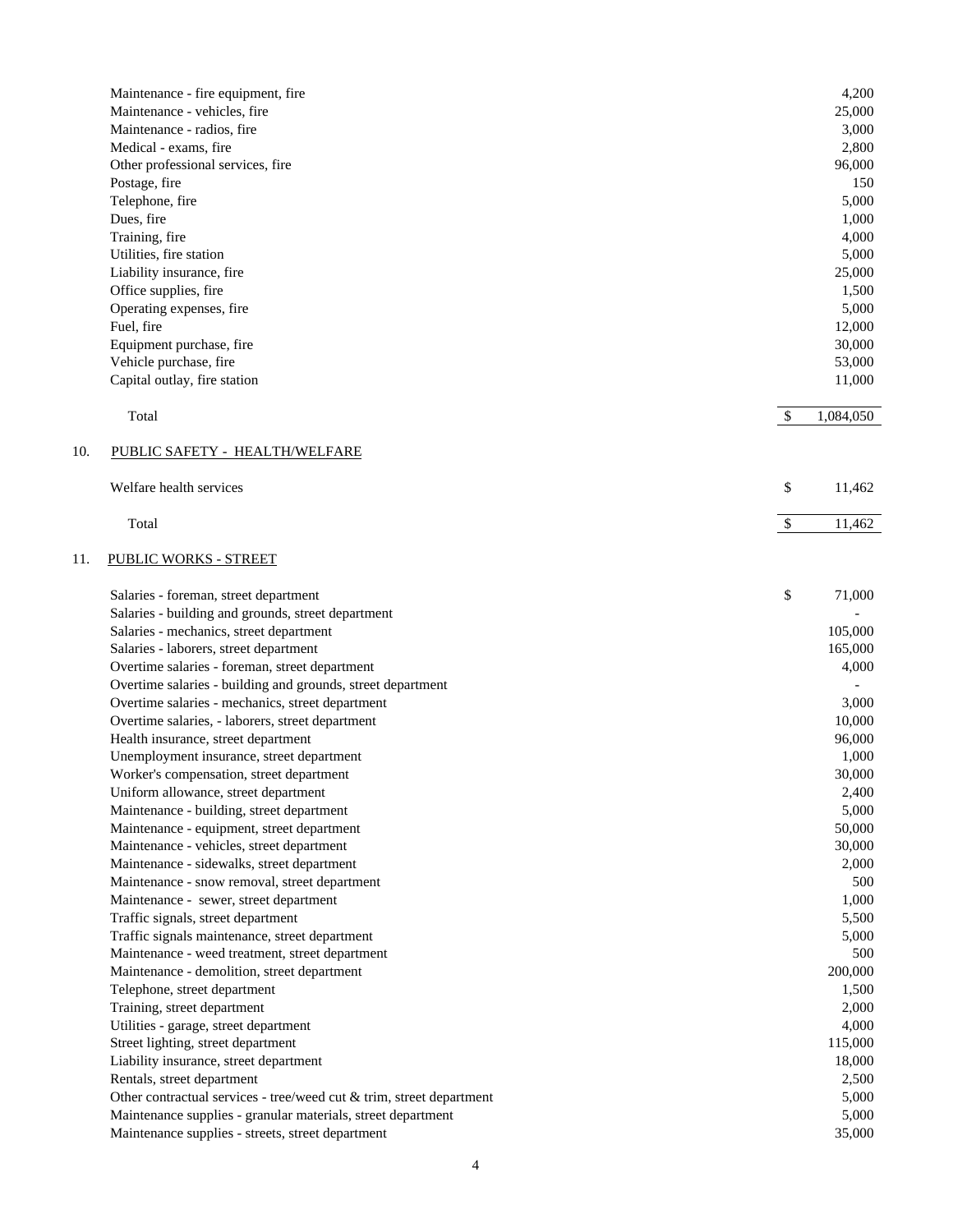| Street signs, street department                     | 20,000 |
|-----------------------------------------------------|--------|
| Curbs, street department                            | 10,000 |
| Manholes/catch basins, street department            | 5.000  |
| Chemicals, street department                        | 7,500  |
| Sewer maintenance supplies, street department       | 5,000  |
| Blacktop - streets, street department               | 5,000  |
| Maintenance supplies - road salt, street department | 50,000 |
| Office supplies, street department                  | 500    |
| Operating supplies, street department               | 5,000  |
| Operating expenses, street department               | 2,000  |
| Small tools purchase, street department             | 3.000  |
| Fuel, street department                             | 35,000 |
| Equipment purchase, street department               | 20,000 |
| Vehicle purchase, street department                 |        |
|                                                     |        |

#### $\text{Total}$   $\text{Total}$   $\text{Total}$   $\text{Total}$   $\text{Total}$   $\text{Total}$   $\text{Total}$   $\text{Total}$   $\text{Total}$   $\text{Total}$   $\text{Total}$   $\text{Total}$   $\text{Total}$   $\text{Total}$   $\text{Total}$   $\text{Total}$   $\text{Total}$   $\text{Total}$   $\text{Total}$   $\text{Total}$   $\text{Total}$   $\text{Total}$   $\text{Total}$   $\text{Total}$   $\text{Total}$   $\text{Total}$   $\text{Total}$   $\text{Total$

## 12. CITY ENGINEER

| Salary, City Engineer                           | \$<br>95,000 |
|-------------------------------------------------|--------------|
| Salary, Assistant Engineer                      | 6,000        |
| Health insurance, City Engineer                 | 19,000       |
| Unemployment insurance, City Engineer           | 250          |
| Uniform allowance, City Engineer                | 400          |
| Maintenance - equipment, City Engineer          | 2,000        |
| Maintenance - vehicles, City Engineer           |              |
| Engineering services, City Engineer             | 20,000       |
| Postage, City Engineer                          | 100          |
| Telephone, City Engineer                        | 500          |
| Dues, City Engineer                             | 200          |
| Training, City Engineer                         | 500          |
| Subscriptions, City Engineer                    | 100          |
| Maintenance supplies - equipment, City Engineer | 500          |
| Office supplies, City Engineer                  | 1,500        |
| Operating expenses, City Engineer               | 250          |
| Fuel, City Engineer                             |              |
| Field supplies, City Engineer                   | 500          |
| Equipment purchase, City Engineer               | 2,500        |
|                                                 |              |

#### Total States of the set of the set of the set of the set of the set of the set of the set of the set of the set of the set of the set of the set of the set of the set of the set of the set of the set of the set of the set

## 13. PUBLIC WORKS - BUILDING/CITY HALL

|                                           | 25,000      |     |
|-------------------------------------------|-------------|-----|
| Maintenance - building, city hall         | \$          |     |
| Maintenance - equipment, city hall        | 7,500       |     |
| Maintenance service - website, city hall  | 1,500       |     |
| Maintenance service - computer, city hall | 10,000      |     |
| Telephone, city hall                      | 4,000       |     |
| Utilities, city hall                      | 41,000      |     |
| Operating expenses, city hall             |             | 500 |
| Janitorial supplies, city hall            | 2,500       |     |
| Capital improvements/other, city hall     | 10,000      |     |
| Total                                     | 102,000     |     |
| 14.<br><b>BUILDING INSPECTOR'S OFFICE</b> |             |     |
| Salary, Rental Building Inspector         | \$<br>7.000 |     |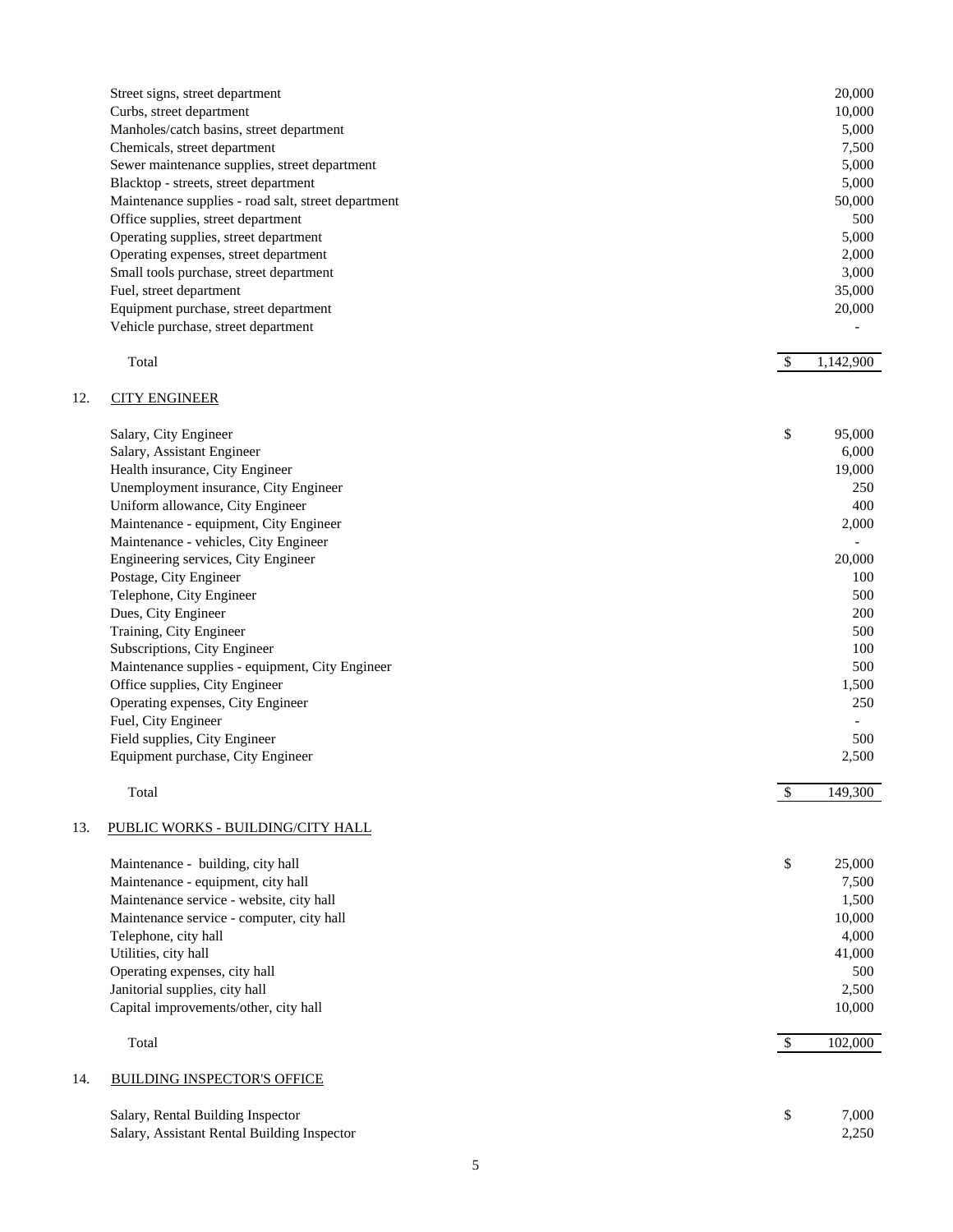| Health insurance, Rental Building Inspector           |       |
|-------------------------------------------------------|-------|
| Health insurance, Assistant Rental Building Inspector |       |
| Unemployment insurance, Rental Building Inspector     | 200   |
| Uniform allowance, Rental Building Inspector          |       |
| Maintenance - equipment, Rental Building Inspector    | 500   |
| Maintenance - vehicles, Rental Building Inspector     | 1,000 |
| Plumbing inspection fees, Rental Building Inspector   | 1.000 |
| Inspections, other, Rental Building Inspector         | 2,000 |
| Postage expense, Rental Building Inspector            | 1,000 |
| Telephone expense, Rental Building Inspector          | 1,300 |
| Printing, Rental Building Inspector                   | 250   |
| Dues, Rental Building. Inspector                      |       |
| Training, Rental Building Inspector                   | 1,000 |
| Subscriptions, Rental Building Inspector              | 100   |
| Office supplies, Rental Building Inspector            | 1,000 |
| Equipment purchase, Rental Building Inspector         |       |
| Fuel, Rental Building Inspector                       | 500   |
|                                                       |       |

| Total | $\triangle$<br>u | ,100 |
|-------|------------------|------|
|       |                  |      |

## 15. PUBLIC WORKS - SUPERINTENDENT

| \$<br>Salary, superintendent, public works            | 86,500     |
|-------------------------------------------------------|------------|
| Health insurance, superintendent, public works        | 19,000     |
| Unemployment insurance, superintendent, public works  | <b>200</b> |
| Uniform allowance, superintendent, public works       | 400        |
| Maintenance - equipment, superintendent, public works | 500        |
| Maintenance - vehicles, superintendent, public works  | 1,500      |
| Postage, superintendent, public works                 | 50         |
| Telephone, superintendent, public works               | 1,500      |
| Dues, superintendent, public works                    | 100        |
| Training, superintendent, public works                | 1,000      |
| Office supplies, superintendent, public works         | 500        |
| Operating expenses, superintendent, public works      | 100        |
| Fuel, superintendent, public works                    | 2,000      |
| Equipment purchases, superintendent, public works     | 500        |

| $\sim$<br>Total | $\triangle$<br>$\sqrt{2}$ | วเ<br>__<br>. |
|-----------------|---------------------------|---------------|
|                 |                           |               |

## 16. MISCELLANEOUS

| Worker's compensation, general government                     | 15,000  |
|---------------------------------------------------------------|---------|
| Liability insurance, general government                       | 30,000  |
| Insurance - general, general government                       | 24,000  |
| Community relations - downtown, projects                      | 130,000 |
| Community relations - Comprehensive plan grant                |         |
| Community development - Publishing, promotional               | 30,000  |
| Community development - Community relations, promotional      | 50,000  |
| Community development - Celebrate LaSalle                     | 5,000   |
| Other professional services                                   | 150,000 |
| Capital improvements - parking lots $\&$ alleys, construction |         |
| Capital outlay - Building, property                           | 2,000   |
| Capital outlay - Streets, property                            |         |
| Debt service - Principal payment, G.O. Bonds                  | 275,000 |
| Debt service - Interest, G.O. Bonds                           | 73,420  |
| Debt service - Fiscal agent fee, G.O. Bonds                   | 500     |
| Sales Tax Reimbursement - Beck Oil Co.                        | 37,000  |
| Tax Refund, Unytite Utility                                   | 33,000  |
| Tax Refund, Wm. P. Dooley                                     | 229     |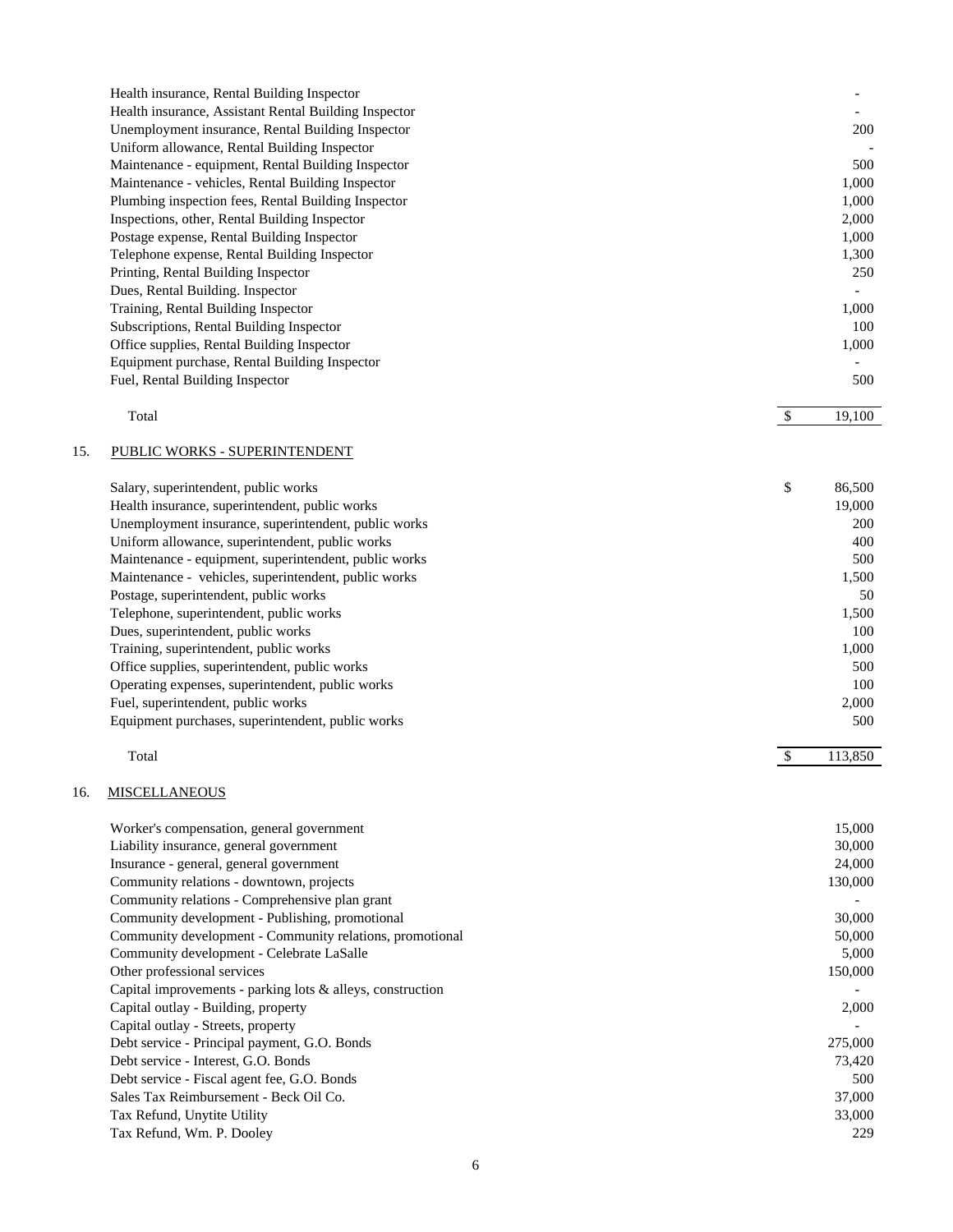|                           | Tax Refund, Ralph Crane                                              |               | 643        |
|---------------------------|----------------------------------------------------------------------|---------------|------------|
|                           | Tax Refund, Wm. Pezanoski                                            |               | 491        |
|                           | Tax Refund, Robert Pezanoski                                         |               | 889        |
|                           | Tax Refund, Catherine Pezanoski                                      |               | 328        |
|                           | Tax Refund, Mary Edwards                                             |               | 703        |
|                           | Tax Refund, Terry Pezanoski                                          |               | 491        |
|                           | Tax Refund, Charles Pezanoski                                        |               | 491        |
|                           | Tax Refund, Diedrick                                                 |               | 1,888      |
|                           | Tax Refund, Gerald Cleer                                             |               | 1,109      |
|                           | Tax Refund, Carus Corporation                                        |               | 138        |
|                           |                                                                      |               | 1,809      |
|                           | Tax Refund, Investment Planning<br>Tax Refund, Mertel Investment Co. |               |            |
|                           |                                                                      |               | 986        |
|                           | Tax Refund, Kelly Family                                             |               | 1,200      |
|                           | Transfer to Playground and Recreation Fund                           |               | 115,000    |
|                           | Transfer to 2010 Recovery Bond Fund                                  |               | 62,055     |
|                           | <b>Transfer to Other Funds</b>                                       |               | 3,000      |
| Total                     |                                                                      | -S            | 1,046,370  |
|                           |                                                                      |               |            |
|                           | TOTAL GENERAL FUND APPROPRIATIONS                                    | <sup>\$</sup> | 7,693,197  |
|                           |                                                                      |               |            |
| <b>ESTIMATED REVENUE:</b> |                                                                      |               |            |
|                           | Property tax, general                                                | \$            | 369,000    |
|                           | Property tax, bonds                                                  |               | 342,576    |
|                           | Property tax, pensions                                               |               | 1,015,000  |
|                           | Property tax, road & bridge                                          |               | 60,000     |
|                           | Replacement tax, general                                             |               | 10,000     |
|                           | Replacement tax, pensions                                            |               | 25,000     |
|                           | School Resource Partnership                                          |               | 39,000     |
| Utility tax               |                                                                      |               | 2,000,000  |
| State income tax          |                                                                      |               | 925,000    |
| Sales tax                 |                                                                      |               | 1,650,000  |
| Hotel/motel tax           |                                                                      |               | 4,000      |
| Liquor licenses           |                                                                      |               | 25,000     |
|                           | Vehicle licenses, taxi                                               |               | 300        |
| <b>Business licenses</b>  |                                                                      |               | 9,000      |
| Animal licenses           |                                                                      |               | 800        |
| Franchise fees            |                                                                      |               | 130,000    |
| Pull tab licenses         |                                                                      |               | 5,000      |
| Gaming revenue            |                                                                      |               | 160,000    |
|                           | Sand mining revenue                                                  |               | 165,000    |
|                           | Occupational licenses                                                |               |            |
|                           |                                                                      |               | 10,000     |
| Other licenses            |                                                                      |               | 13,000     |
|                           | Building and electrical permits                                      |               | 20,000     |
|                           | Rental inspection fees                                               |               | 35,000     |
|                           | Plumbing inspection fees                                             |               | 500        |
|                           | State/street maintenance                                             |               | 25,000     |
| Court fines               |                                                                      |               | 35,000     |
|                           | Drug Enforcement Revenue                                             |               | 50,000     |
| Interest income           |                                                                      |               | 20,000     |
|                           | Miscellaneous income                                                 |               | 60,000     |
|                           | Recovery Bond reimbursement                                          |               | 13,000     |
|                           | Capital lease proceeds                                               |               | 28,000     |
|                           | Transfer from Water Fund                                             |               |            |
|                           | TOTAL ESTIMATED GENERAL FUND REVENUE                                 |               |            |
|                           |                                                                      |               | 7,244,176  |
|                           | ESTIMATED DECREASE IN FUND EQUITY                                    |               | (449, 021) |
|                           |                                                                      |               |            |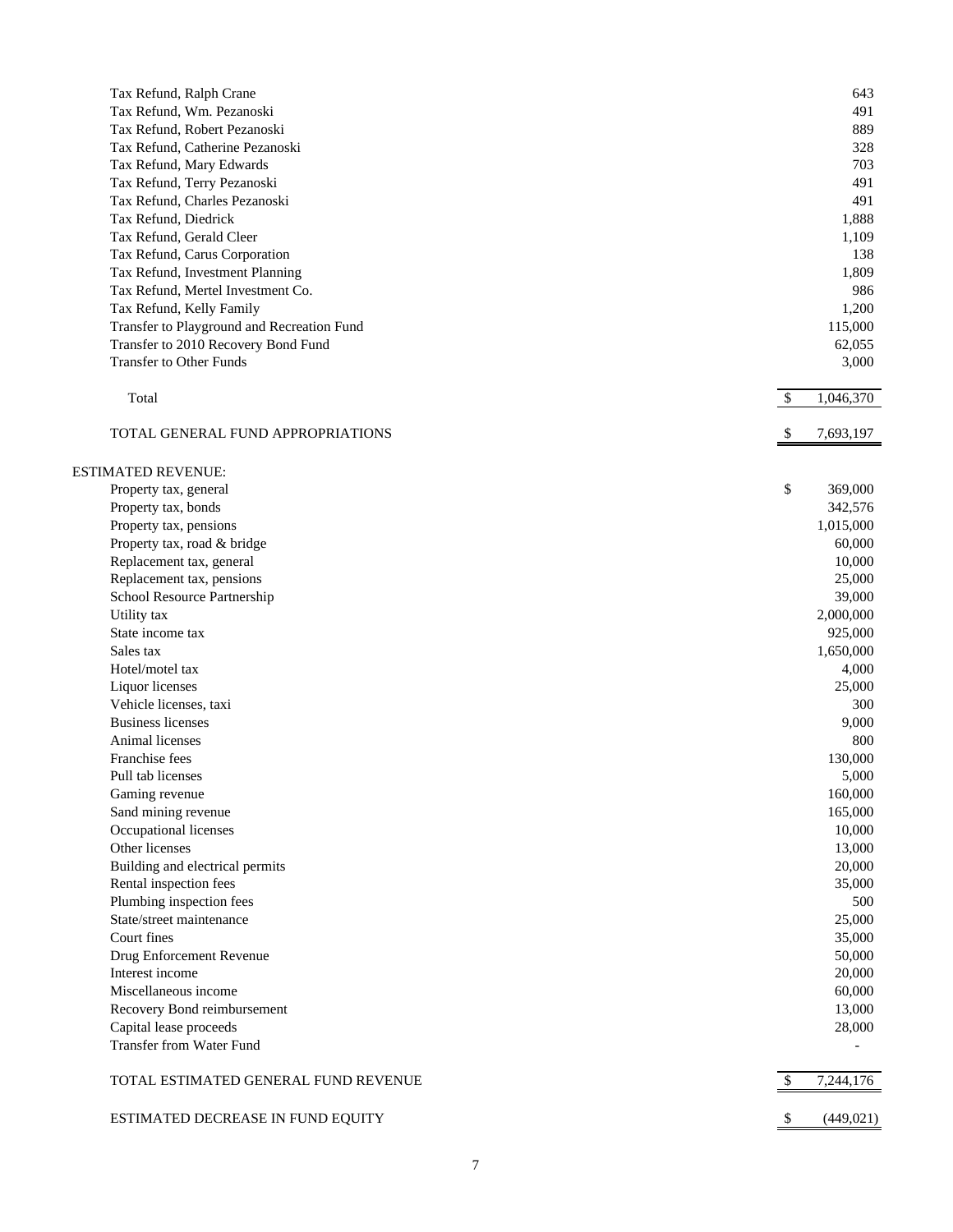## B. AUDIT FUND

| Audit, accounting services                                             | \$     | 27,500                   |
|------------------------------------------------------------------------|--------|--------------------------|
| TOTAL AUDIT FUND APPROPRIATIONS                                        | \$     | 27,500                   |
| ESTIMATED REVENUE:                                                     |        |                          |
| Property tax                                                           | \$     | 27,500                   |
| TOTAL ESTIMATED AUDIT FUND REVENUE                                     | \$     | 27,500                   |
| ESTIMATED INCREASE IN FUND EQUITY                                      | \$     |                          |
| C. <u>GARBAGE FUND</u>                                                 |        |                          |
| APPROPRIATIONS:                                                        |        |                          |
| Garbage service charges<br>Operating supplies<br>Lawn waste            | \$     | 550,000<br>750<br>15,000 |
| TOTAL GARBAGE FUND APPROPRIATIONS                                      | $\$$   | 565,750                  |
| <b>ESTIMATED REVENUE:</b>                                              |        |                          |
| Garbage charges<br>Delinquent charges<br>Miscellaneous income          | \$     | 560,000<br>5,000<br>750  |
| TOTAL ESTIMATED GARBAGE FUND REVENUE                                   | \$     | 565,750                  |
| ESTIMATED INCREASE IN FUND EQUITY                                      | \$     |                          |
| D. MOTOR FUEL TAX FUND                                                 |        |                          |
| APPROPRIATIONS:                                                        |        |                          |
| Construction, capital outlay - streets<br>Interfund operating transfer | $\$$   | 140,000<br>114,245       |
| TOTAL MOTOR FUEL TAX FUND APPROPRIATIONS                               | $\$\,$ | 254,245                  |
| <b>ESTIMATED REVENUE:</b>                                              |        |                          |
| State of Illinois street maintenance<br>Interest income                | \$     | 254,095<br>150           |
| TOTAL ESTIMATED MOTOR FUEL TAX FUND REVENUE                            | \$     | 254,245                  |
| ESTIMATED INCREASE IN FUND EQUITY                                      | \$     |                          |
|                                                                        |        |                          |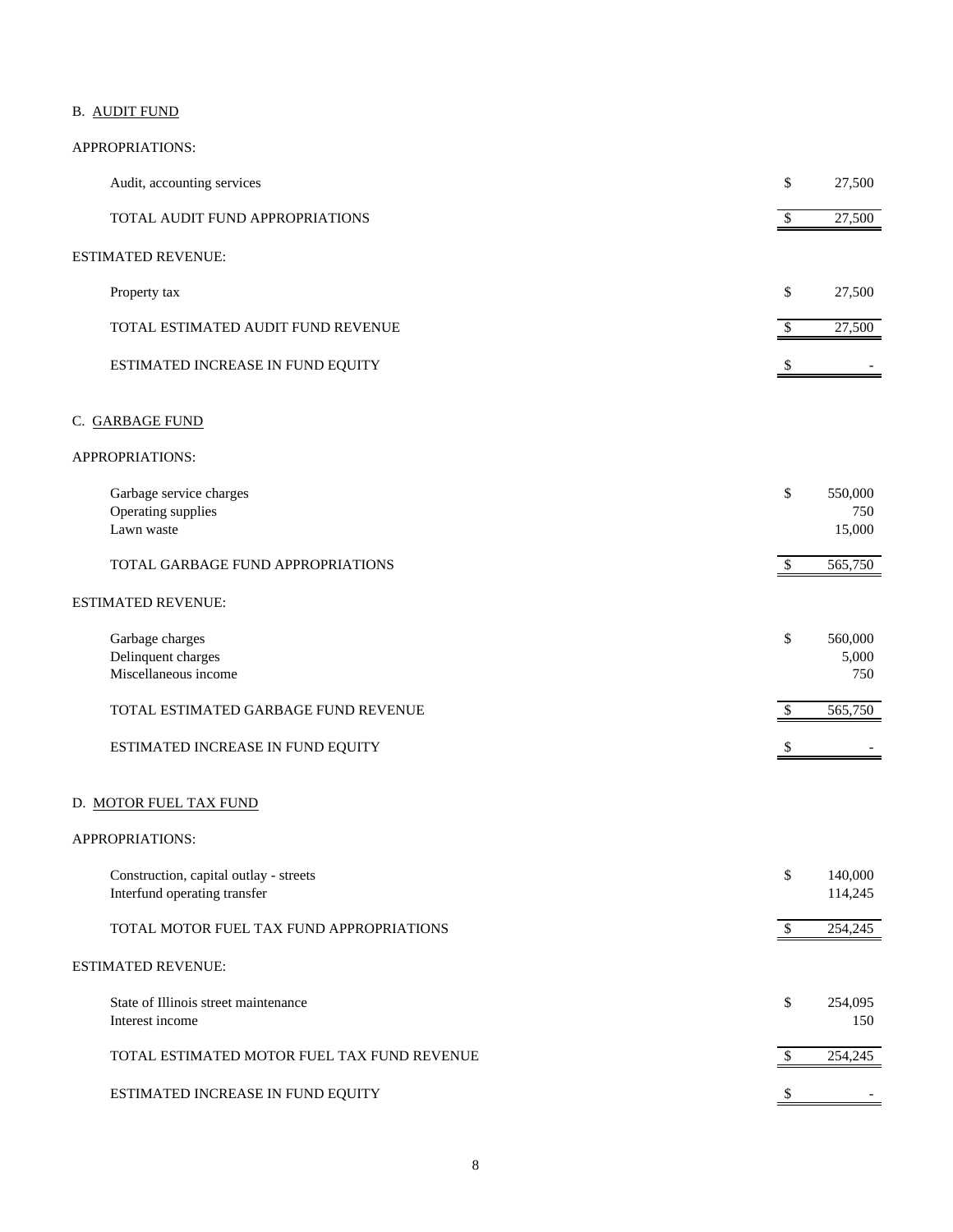### E. MUNICIPAL RETIREMENT FUND

| Retirement contribution - employer                | \$<br>130,000          |
|---------------------------------------------------|------------------------|
| TOTAL MUNICIPAL RETIREMENT FUND APPROPRIATIONS    | 130,000                |
| <b>ESTIMATED REVENUE:</b>                         |                        |
| Property Tax<br>Replacement Tax                   | \$<br>40,000<br>90,000 |
| TOTAL ESTIMATED MUNICIPAL RETIREMENT FUND REVENUE | 130,000                |
| ESTIMATED INCREASE IN FUND EQUITY                 |                        |

## F. PLAYGROUND AND RECREATION FUND

### APPROPRIATIONS:

| Salaries - regular, park and recreation                | \$<br>45,000 |
|--------------------------------------------------------|--------------|
| Salaries - swimming pool, park and recreation          | 115,000      |
| Overtime salaries - swimming pool, park and recreation | 10,000       |
| Unemployment insurance, park and recreation            | 2,000        |
| Social security contributions, park and recreation     | 14,000       |
| Programs, park and recreation                          | 7,000        |
| Postage, park and recreation                           | 50           |
| Telephone, park and recreation                         | 2,500        |
| Liability insurance, park and recreation               | 2.500        |
| Maintenance supplies - pool, park and recreation       | 10,000       |
| Maintenance supplies - parks, park and recreation      | 30,000       |
| Office supplies, park and recreation                   | 2.500        |
| Concessions, park and recreation                       | 12,000       |
| Capital improvements, park and recreation              |              |
| Miscellaneous expense, park and recreation             | 2.500        |

| TOTAL PLAYGROUND AND RECREATION FUND APPROPRIATIONS |  |
|-----------------------------------------------------|--|
| --- - . ---- - - --- ---- -- --                     |  |

# ESTIMATED REVENUE:

| Property tax                                           | \$<br>82,800 |
|--------------------------------------------------------|--------------|
| Swimming pool fees                                     | 45,000       |
| Swimming pool fees, pool party rent                    | 3,000        |
| Program fees                                           | 5,000        |
| Shelter rental                                         | 2,000        |
| Concessions income                                     |              |
| Transfer from General Fund                             | 115,000      |
| Miscellaneous income                                   | 2,250        |
|                                                        |              |
| TOTAL ESTIMATED PLAYGROUND AND RECREATION FUND REVENUE | 255,050      |
|                                                        |              |
| ESTIMATED INCREASE IN FUND EQUITY                      |              |

## G. SCHOOL CROSSING GUARD FUND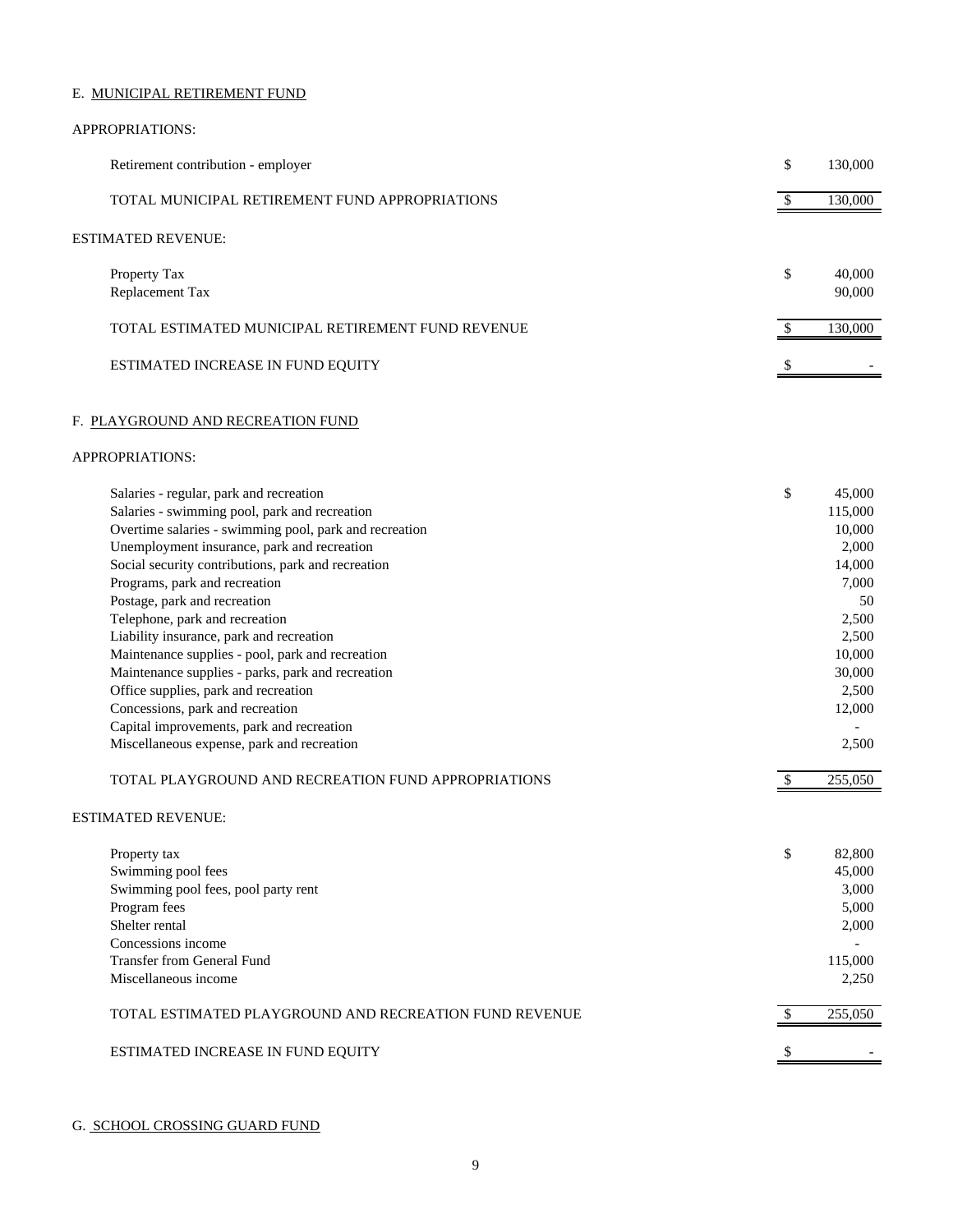## APPROPRIATIONS:

| Salaries, crossing guards<br>Unemployment insurance, crossing guards                                                                                                                                                                                                                                                                                                                                                                                                                   | \$                        | 25,700<br>300                                                                             |
|----------------------------------------------------------------------------------------------------------------------------------------------------------------------------------------------------------------------------------------------------------------------------------------------------------------------------------------------------------------------------------------------------------------------------------------------------------------------------------------|---------------------------|-------------------------------------------------------------------------------------------|
| TOTAL CROSSING GUARD FUND APPROPRIATIONS                                                                                                                                                                                                                                                                                                                                                                                                                                               | $\boldsymbol{\mathsf{S}}$ | 26,000                                                                                    |
| ESTIMATED REVENUE:                                                                                                                                                                                                                                                                                                                                                                                                                                                                     |                           |                                                                                           |
| Property tax<br>Replacement Tax Revenue                                                                                                                                                                                                                                                                                                                                                                                                                                                | \$                        | 26,000                                                                                    |
| TOTAL ESTIMATED CROSSING GUARD FUND REVENUE                                                                                                                                                                                                                                                                                                                                                                                                                                            | \$                        | 26,000                                                                                    |
| ESTIMATED INCREASE IN FUND EQUITY                                                                                                                                                                                                                                                                                                                                                                                                                                                      | \$                        |                                                                                           |
| H. SOCIAL SECURITY FUND                                                                                                                                                                                                                                                                                                                                                                                                                                                                |                           |                                                                                           |
| APPROPRIATIONS:                                                                                                                                                                                                                                                                                                                                                                                                                                                                        |                           |                                                                                           |
| Social security contributions                                                                                                                                                                                                                                                                                                                                                                                                                                                          | \$                        | 140,000                                                                                   |
| TOTAL SOCIAL SECURITY FUND APPROPRIATIONS                                                                                                                                                                                                                                                                                                                                                                                                                                              | \$                        | 140,000                                                                                   |
| <b>ESTIMATED REVENUE:</b>                                                                                                                                                                                                                                                                                                                                                                                                                                                              |                           |                                                                                           |
| Property tax<br>Replacement tax                                                                                                                                                                                                                                                                                                                                                                                                                                                        | \$                        | 80,000<br>60,000                                                                          |
| TOTAL ESTIMATED SOCIAL SECURITY FUND REVENUE                                                                                                                                                                                                                                                                                                                                                                                                                                           | \$                        | 140,000                                                                                   |
| ESTIMATED INCREASE IN FUND EQUITY                                                                                                                                                                                                                                                                                                                                                                                                                                                      | \$                        |                                                                                           |
| I. PUBLIC PARKS FUND                                                                                                                                                                                                                                                                                                                                                                                                                                                                   |                           |                                                                                           |
| APPROPRIATIONS:                                                                                                                                                                                                                                                                                                                                                                                                                                                                        |                           |                                                                                           |
| Salaries, public parks<br>Overtime salaries, public parks<br>Unemployment insurance, public parks<br>Maintenance - vehicles, public parks<br>Maintenance service - other, public parks<br>Utilities, public parks<br>Sanitation services, public parks<br>Maintenance supplies - equipment, public parks<br>Maintenance supplies - swimming pool, public parks<br>Operating supplies, public parks<br>Building and grounds, public parks<br>Capital improvements - other, public parks | \$                        | 50,000<br>1,000<br>500<br>1,000<br>20,000<br>25,000<br>7,000<br>20,000<br>20,000<br>8,500 |
| TOTAL PUBLIC PARKS FUND APPROPRIATIONS                                                                                                                                                                                                                                                                                                                                                                                                                                                 | $\overline{\mathcal{S}}$  | 153,000                                                                                   |

## ESTIMATED REVENUE: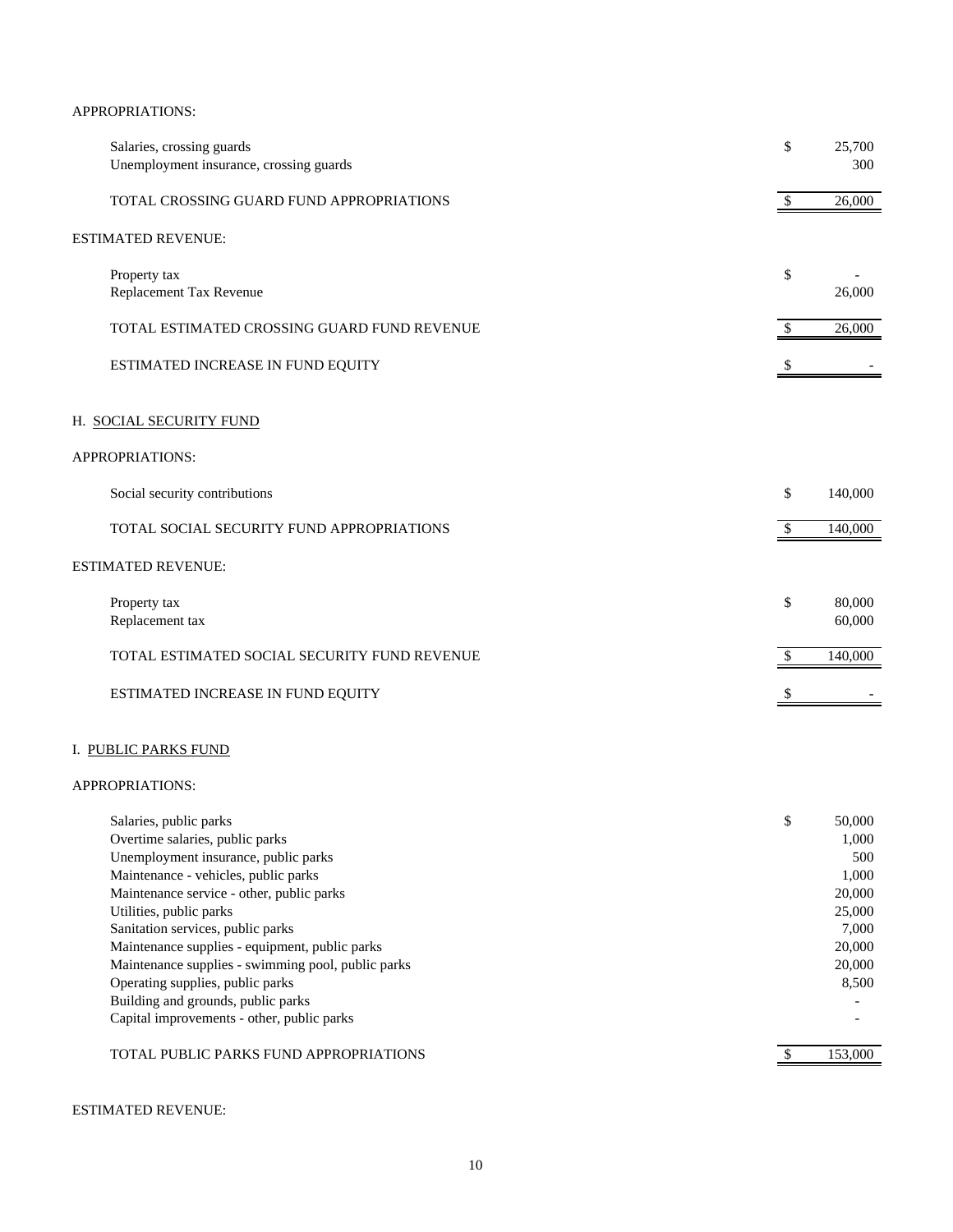| Property tax                                            | \$                        |                |
|---------------------------------------------------------|---------------------------|----------------|
| Replacement tax revenue                                 |                           | 124,000        |
| TOTAL ESTIMATED PUBLIC PARKS FUND REVENUE               | $\boldsymbol{\mathsf{S}}$ | 124,000        |
| ESTIMATED DECREASE IN FUND EQUITY                       | \$                        | (29,000)       |
| J. PUBLIC LIBRARY FUND                                  |                           |                |
| APPROPRIATIONS:                                         |                           |                |
| Salaries - regular, public library                      | \$                        | 198,005        |
| Health insurance, public library                        |                           | 26,914         |
| Retirement, public library                              |                           | 19,700         |
| Unemployment insurance, public library                  |                           | 1,400          |
| Maintenance service - building, public library          |                           | 33,052         |
| Maintenance service - equipment, public library         |                           | 2,524          |
| Professional services - computer, public library        |                           | 19,861         |
| Telephone, public library                               |                           | 2,500          |
| Books and periodicals, public library                   |                           | 33,990         |
| Public relations, public library                        |                           | 174            |
| Office supplies, public library                         |                           | 6,180          |
| Equipment purchase, public library                      |                           | 2,060          |
| Contingency expense, public library                     |                           |                |
| Miscellaneous expense, public library                   |                           | 2,175          |
| TOTAL PUBLIC LIBRARY FUND APPROPRIATIONS                | $\mathbb{S}$              | 348,535        |
| <b>ESTIMATED REVENUE:</b>                               |                           |                |
|                                                         | \$                        | 210,000        |
| Property tax                                            |                           |                |
| Grants                                                  |                           | 7,900          |
| Interest income<br>Miscellaneous income                 |                           | 2,652<br>9,000 |
|                                                         |                           |                |
| TOTAL ESTIMATED PUBLIC LIBRARY FUND REVENUE             | \$                        | 229,552        |
| ESTIMATED DECREASE IN FUND EQUITY                       | \$                        | (118,983)      |
| K. EMERGENCY TELEPHONE SYSTEM FUND                      |                           |                |
| APPROPRIATIONS:                                         |                           |                |
| Maintenance service, emergency telephone system         | \$                        | 11,000         |
| Telephone, emergency telephone system                   |                           | 11,000         |
| Equipment purchases, emergency telephone system         |                           |                |
| Miscellaneous expense, emergency telephone system       |                           |                |
| TOTAL EMERGENCY TELEPHONE SYSTEM FUND APPROPRIATIONS    | $\sqrt[6]{3}$             | 22,000         |
| ESTIMATED REVENUE:                                      |                           |                |
| Charges for services                                    | \$                        | 23,000         |
| TOTAL ESTIMATED EMERGENCY TELEPHONE SYSTEM FUND REVENUE | \$                        | 23,000         |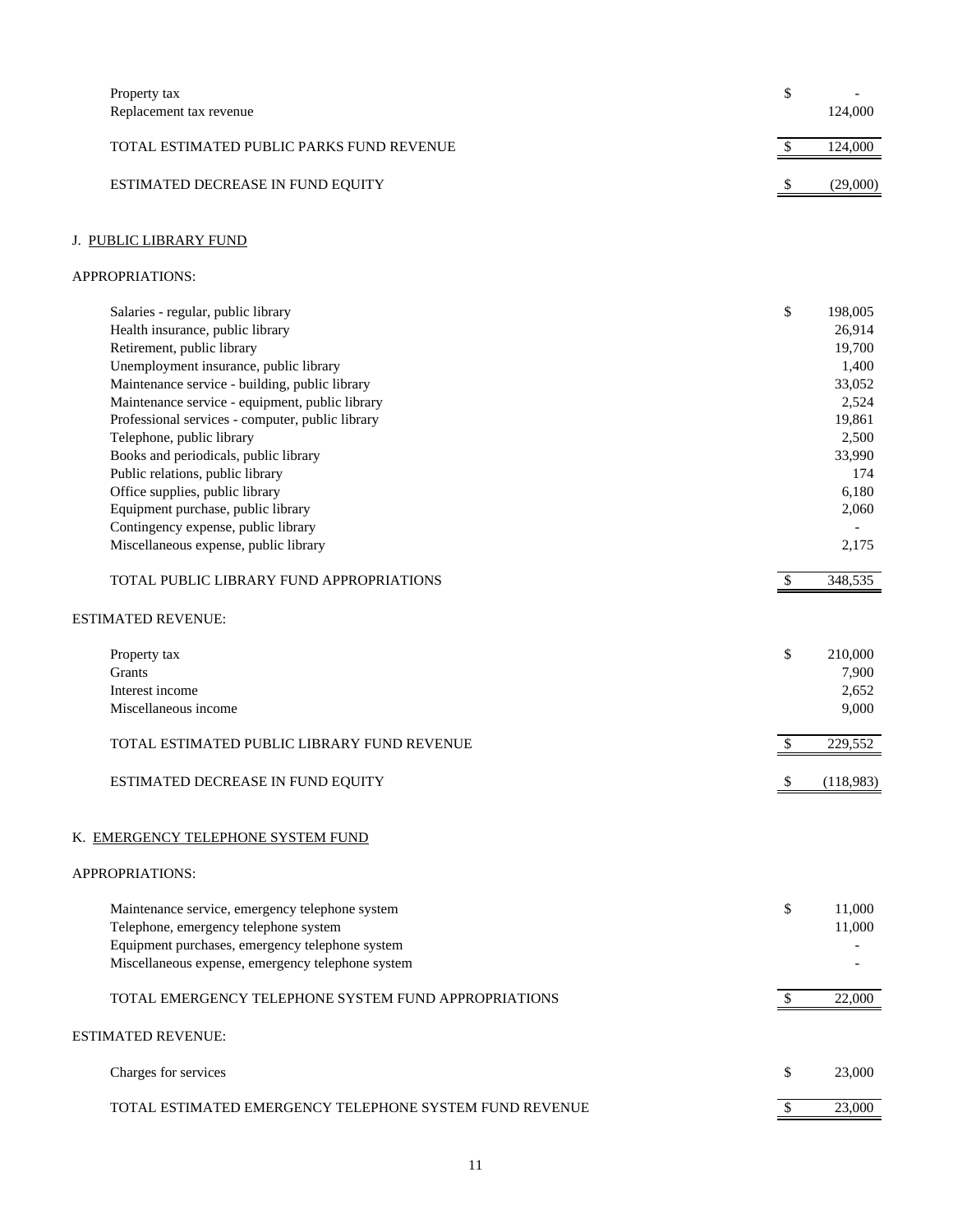## L. LASALLE AMBULANCE SERVICE

#### APPROPRIATIONS:

| Contractual services, ambulance service           | \$            | 35,000  |
|---------------------------------------------------|---------------|---------|
| Salaries, ambulance service                       |               | 407,064 |
| Wages, ambulance service                          |               | 95,000  |
| Medical supplies, ambulance                       |               | 25,000  |
| Maintenance - equipment, ambulance                |               | 5,000   |
| Operating expenses, ambulance                     |               | 1,000   |
| Other professional services, ambulance            |               |         |
| Office supplies, ambulance                        |               | 500     |
| Equipment purchase, ambulance                     |               | 7,000   |
| Vehicle purchase, ambulance                       |               | 15,662  |
| Community relations, grants, ambulance            |               | 1,500   |
| TOTAL LASALLE AMBULANCE SERVICE APPROPRIATIONS    | \$            | 592,726 |
| <b>ESTIMATED REVENUE:</b>                         |               |         |
| Ambulance grant                                   | \$            |         |
| Ambulance service income                          |               | 650,000 |
| Interest income                                   |               | 20      |
|                                                   |               |         |
| TOTAL ESTIMATED LASALLE AMBULANCE SERVICE REVENUE | \$            | 650,020 |
| ESTIMATED INCREASE IN FUND EQUITY                 | \$            | 57,294  |
| M. ROTARY PARK PROJECT FUND                       |               |         |
| APPROPRIATIONS:                                   |               |         |
| Engineering/OSLAD Grant/Phase II                  | \$            |         |
| Rotary Park Development/OSLAD Grant/Phase II      |               | 425,000 |
| Principal payment                                 |               |         |
| TOTAL ROTARY PARK PROJECT FUND APPROPRIATIONS     | \$            | 425,000 |
| <b>ESTIMATED REVENUE:</b>                         |               |         |
|                                                   |               |         |
| Foundation Contribution                           | \$            | 50,000  |
| <b>OSLAD</b> Grant                                |               | 375,000 |
| Loan Proceeds                                     |               |         |
|                                                   |               |         |
| TOTAL ESTIMATED ROTARY PARK PROJECT FUND REVENUE  | $\mathcal{S}$ | 425,000 |
|                                                   |               |         |
| ESTIMATED INCREASE IN FUND EQUITY                 |               |         |
|                                                   |               |         |

## N. 2002 ALTERNATE BOND AND INTEREST FUND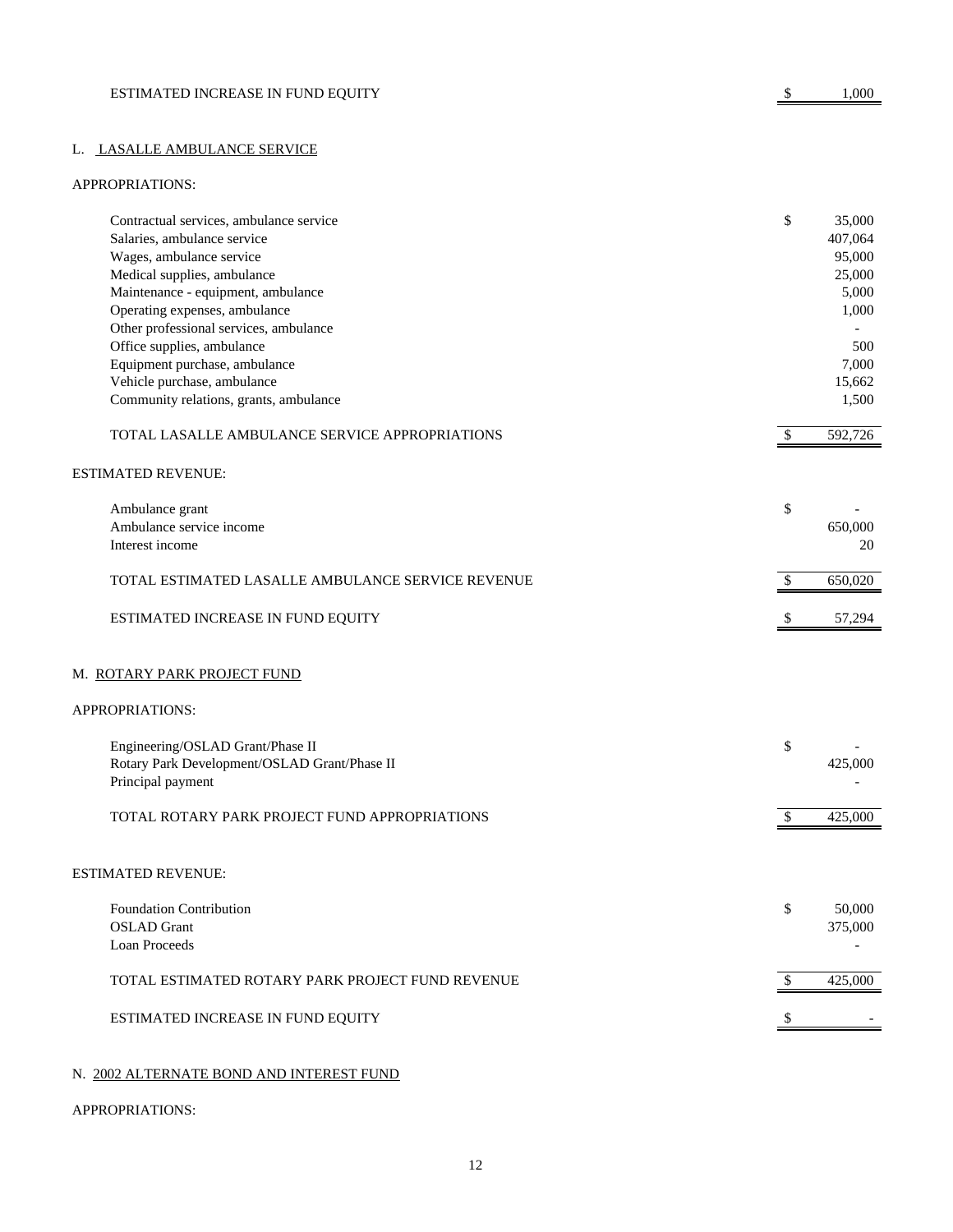| Principal payment<br>Interest payment<br>Fiscal agent fee     | \$                        | 100,000<br>13,995<br>250 |
|---------------------------------------------------------------|---------------------------|--------------------------|
| TOTAL 2002 ALTERNATE BOND AND INTEREST FUND APPROPRIATIONS    | $\mathcal{S}$             | 114,245                  |
| <b>ESTIMATED REVENUE:</b>                                     |                           |                          |
| Interfund operating transfer                                  | \$                        | 114,245                  |
| TOTAL ESTIMATED 2002 ALTERNATE BOND AND INTEREST FUND REVENUE | $\boldsymbol{\mathsf{S}}$ | 114,245                  |
| ESTIMATED INCREASE IN FUND EQUITY                             | $\boldsymbol{\mathsf{S}}$ |                          |
| O. 2010 ROTARY PARK BOND FUND                                 |                           |                          |
| APPROPRIATIONS:                                               |                           |                          |
| Principal payment<br>Interest payment<br>Fiscal agent fees    | \$                        | 200,000<br>3,200<br>750  |
| TOTAL 2010 ROTARY PARK BOND FUND APPROPRIATIONS               | $\mathbb{S}$              | 203,950                  |
| <b>ESTIMATED REVENUE:</b>                                     |                           |                          |
| Property tax<br>Transfer from T.I.F. I                        | \$                        | 214,850                  |
| TOTAL ESTIMATED 2010 ROTARY PARK BOND FUND REVENUE            | \$                        | 214,850                  |
| ESTIMATED INCREASE IN FUND EQUITY                             | \$                        | 10,900                   |
| P. 2010 RECOVERY BOND FUND                                    |                           |                          |
| APPROPRIATIONS:                                               |                           |                          |
| Principal payment<br>Interest payment<br>Fiscal agent fees    | \$                        | 30,000<br>31,255<br>800  |
| TOTAL 2010 RECOVERY BOND FUND APPROPRIATIONS                  | $\sqrt[6]{\frac{1}{2}}$   | 62,055                   |
| <b>ESTIMATED REVENUE:</b>                                     |                           |                          |
| Transfer from general fund                                    | \$                        | 62,055                   |
| TOTAL ESTIMATED 2010 RECOVERY BOND FUND REVENUE               | \$                        | 62,055                   |
| ESTIMATED INCREASE IN FUND EQUITY                             | \$                        |                          |
|                                                               |                           |                          |

# Q. 2008 CAPITAL OBLIGATION BOND AND INTEREST FUND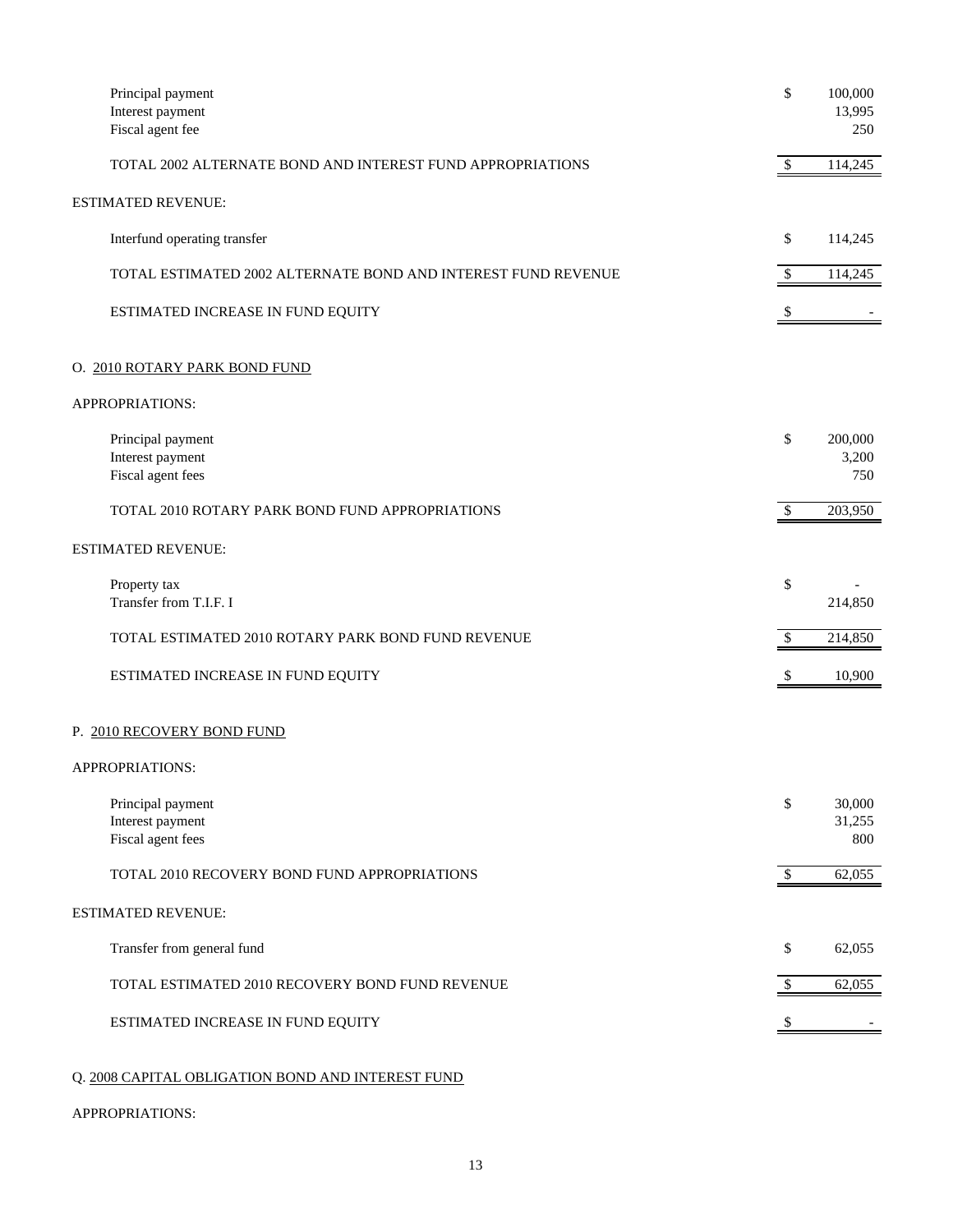| Principal payment<br>Interest payment<br>Fiscal agent fees                                                                                                                                                                                                                                                                                                                                                                                                                                                                                                                                                                                                                                                                                                                                           | \$            | 115,000<br>9,845<br>500                                                                                                                                               |
|------------------------------------------------------------------------------------------------------------------------------------------------------------------------------------------------------------------------------------------------------------------------------------------------------------------------------------------------------------------------------------------------------------------------------------------------------------------------------------------------------------------------------------------------------------------------------------------------------------------------------------------------------------------------------------------------------------------------------------------------------------------------------------------------------|---------------|-----------------------------------------------------------------------------------------------------------------------------------------------------------------------|
| TOTAL 2008 CAPITAL OBLIGATION BOND AND INTEREST FUND APPROPRIATIONS                                                                                                                                                                                                                                                                                                                                                                                                                                                                                                                                                                                                                                                                                                                                  | $\mathcal{S}$ | 125,345                                                                                                                                                               |
| ESTIMATED REVENUE                                                                                                                                                                                                                                                                                                                                                                                                                                                                                                                                                                                                                                                                                                                                                                                    |               |                                                                                                                                                                       |
| Property tax<br>Transfer from general fund                                                                                                                                                                                                                                                                                                                                                                                                                                                                                                                                                                                                                                                                                                                                                           | \$            | 122,516<br>3,000                                                                                                                                                      |
| TOTAL ESTIMATED 2008 CAPITAL OBLIGATION BOND AND INTEREST FUND REVENUE                                                                                                                                                                                                                                                                                                                                                                                                                                                                                                                                                                                                                                                                                                                               | \$            | 125,516                                                                                                                                                               |
| ESTIMATED INCREASE IN FUND EQUITY                                                                                                                                                                                                                                                                                                                                                                                                                                                                                                                                                                                                                                                                                                                                                                    |               | 171                                                                                                                                                                   |
| R. <u>2001 LIBRARY BOND FUND</u>                                                                                                                                                                                                                                                                                                                                                                                                                                                                                                                                                                                                                                                                                                                                                                     |               |                                                                                                                                                                       |
| APPROPRIATIONS:                                                                                                                                                                                                                                                                                                                                                                                                                                                                                                                                                                                                                                                                                                                                                                                      |               |                                                                                                                                                                       |
| Principal payment<br>Interest payment<br>Fiscal agent fee                                                                                                                                                                                                                                                                                                                                                                                                                                                                                                                                                                                                                                                                                                                                            | \$            | 155,000<br>29,063<br>500                                                                                                                                              |
| TOTAL LIBRARY BOND FUND APPROPRIATIONS                                                                                                                                                                                                                                                                                                                                                                                                                                                                                                                                                                                                                                                                                                                                                               | $\mathbb{S}$  | 184,563                                                                                                                                                               |
| <b>ESTIMATED REVENUE:</b>                                                                                                                                                                                                                                                                                                                                                                                                                                                                                                                                                                                                                                                                                                                                                                            |               |                                                                                                                                                                       |
| Property tax<br><b>Transfer from General Fund</b>                                                                                                                                                                                                                                                                                                                                                                                                                                                                                                                                                                                                                                                                                                                                                    | \$            | 181,156                                                                                                                                                               |
| TOTAL ESTIMATED LIBRARY BOND FUND REVENUE                                                                                                                                                                                                                                                                                                                                                                                                                                                                                                                                                                                                                                                                                                                                                            | \$            | 181,156                                                                                                                                                               |
| ESTIMATED DECREASE IN FUND EQUITY                                                                                                                                                                                                                                                                                                                                                                                                                                                                                                                                                                                                                                                                                                                                                                    |               | (3,407)                                                                                                                                                               |
| S. WATERWORKS FUND                                                                                                                                                                                                                                                                                                                                                                                                                                                                                                                                                                                                                                                                                                                                                                                   |               |                                                                                                                                                                       |
| APPROPRIATIONS:                                                                                                                                                                                                                                                                                                                                                                                                                                                                                                                                                                                                                                                                                                                                                                                      |               |                                                                                                                                                                       |
| Salaries - clerical, water department<br>Salaries - foreman, water department<br>Salaries - laborers, water department<br>Salaries - laborers, pump station<br>Salaries - foreman, pump station<br>Salaries overtime - clerical, water department<br>Salaries overtime - foreman, water department<br>Salaries overtime - laborers, water department<br>Salaries overtime - laborers, pump station<br>Salaries overtime - foreman, pump station<br>Health insurance, water fund<br>Health insurance - clerical, water department<br>Health insurance - laborers, water department<br>Health insurance - laborers, pump station<br>Unemployment insurance, water department<br>Unemployment insurance, pump station<br>Worker's compensation, water department<br>Worker's compensation, pump station | \$            | 40,500<br>78,000<br>325,000<br>115,000<br>125,000<br>1,500<br>1,000<br>25,000<br>35,000<br>15,000<br>105,000<br>100<br>750<br>250<br>1,200<br>500<br>28,000<br>12,000 |
| Social security contributions, water department                                                                                                                                                                                                                                                                                                                                                                                                                                                                                                                                                                                                                                                                                                                                                      |               | 40,000                                                                                                                                                                |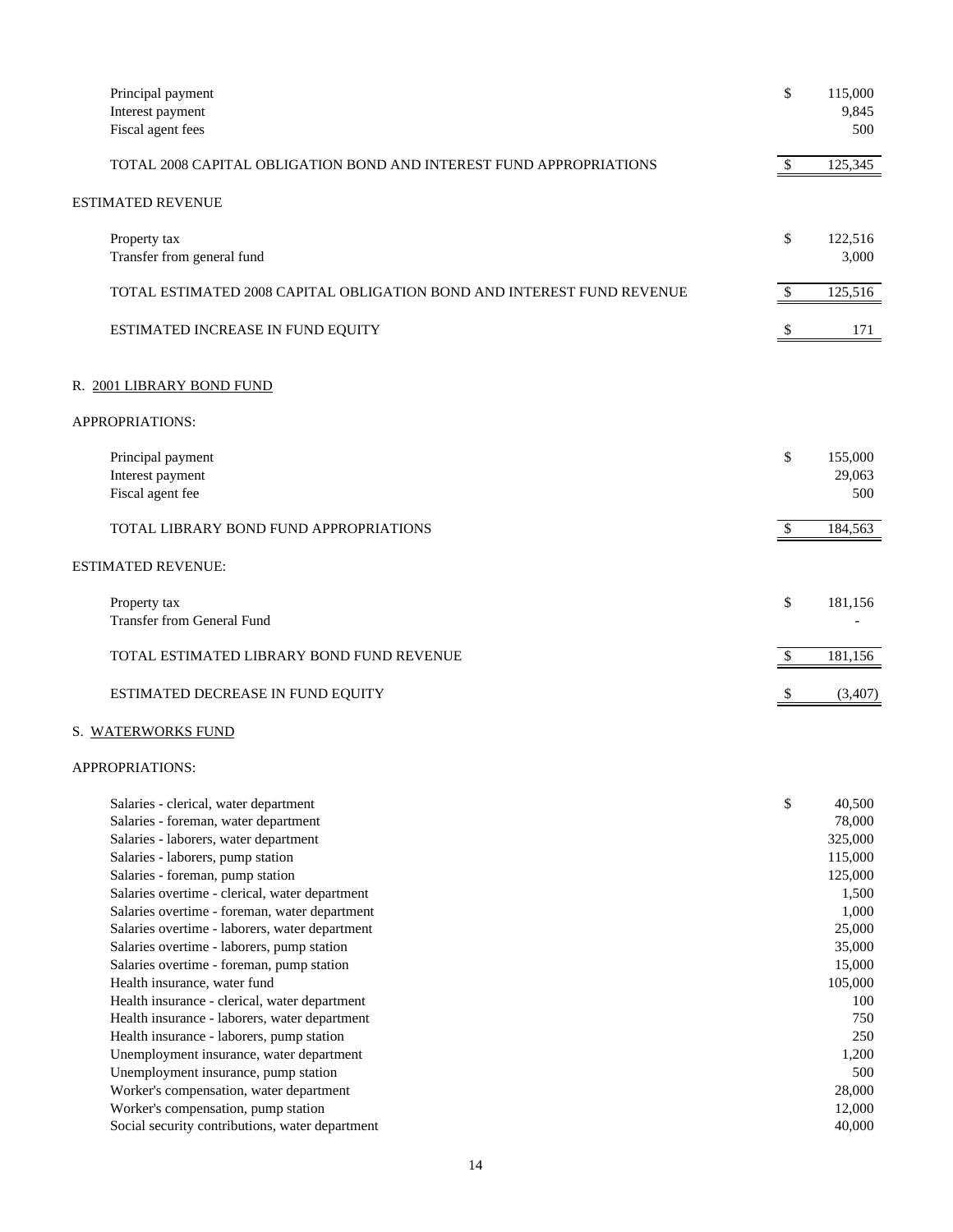| Social security contributions, pump station                    | 20,000  |
|----------------------------------------------------------------|---------|
| Retirement contributions, water department                     | 52,000  |
| Retirement contributions, pump station                         | 36,000  |
| Uniform allowance, water department                            | 2,800   |
| Uniform allowance, clerical, water department                  | 400     |
| Uniform allowance, pump station                                | 1,200   |
| Maintenance - building, water department                       | 15,000  |
| Maintenance - building, pump station                           | 10,000  |
| Maintenance - watermains, distribution system                  | 100,000 |
| Maintenance - equipment, water department                      | 30,000  |
| Maintenance - equipment, pump station                          | 30,000  |
| Maintenance - water tower, pump station                        | 500,000 |
| Maintenance - well field, pump station                         | 100,000 |
| Maintenance - vehicle, water department                        | 4,000   |
| Maintenance - vehicle, pump station                            | 2,500   |
| Accounting service, water department                           | 10,000  |
| Engineering services, water department                         | 80,000  |
| Engineering services, pump station                             |         |
| Other professional services, water department                  | 5,000   |
| Other professional services, pump station                      | 10,000  |
| Postage, water department                                      | 35,000  |
| Postage, pump station                                          | 100     |
| Telephone, water department                                    | 5,000   |
| Telephone, pump station                                        | 3,500   |
| Remote read utility account, water department                  | 1,500   |
| Training, water department                                     | 3,000   |
| Training, pump station                                         | 2,000   |
| Subscriptions, pump station                                    | 350     |
| Utilities, water department                                    | 3,500   |
| Utilities, pump station                                        | 260,000 |
| Liability insurance, water department                          | 33,000  |
| Liability insurance, pump station                              | 10,000  |
| Blacktop, water department                                     | 25,000  |
| Maintenance supplies - granular materials, distribution system | 5,000   |
| Maintenance supplies - water hydrants, water department        |         |
| Maintenance supplies - water meters, water department          | 30,000  |
| Office supplies, water department                              | 500     |
| Office supplies, pump station                                  | 100     |
| Merchant service fee, water billing                            | 15,000  |
| Operating supplies, water department                           | 2,000   |
| Operating supplies, pump station                               | 2,000   |
| Operating expenses, water department                           | 1,000   |
| Operating expenses, pump station                               |         |
| Small tools, water department                                  | 4,000   |
| Small tools, pump station                                      | 1,000   |
| Fuel, water department                                         | 10,000  |
| Fuel, pump department                                          | 3,000   |
| Chemicals, pump station                                        | 30,000  |
| Operating supplies - lab, pump station                         | 4,500   |
| Principal payment                                              | 305,000 |
| Fiscal agent fee                                               | 500     |
| Equipment purchase, water department                           | 80,000  |
| Equipment purchase, pump station                               | 10,000  |
| Vehicle purchase, water department                             | 75,000  |
| Hydrant purchase, water department                             | 5,000   |
| Capital outlay / remote read program, water department         | 10,000  |
| Capital outlay /other                                          | 850,000 |
| Streets - construction                                         | 50,000  |
|                                                                |         |
| Utility tax, water department                                  | 130,000 |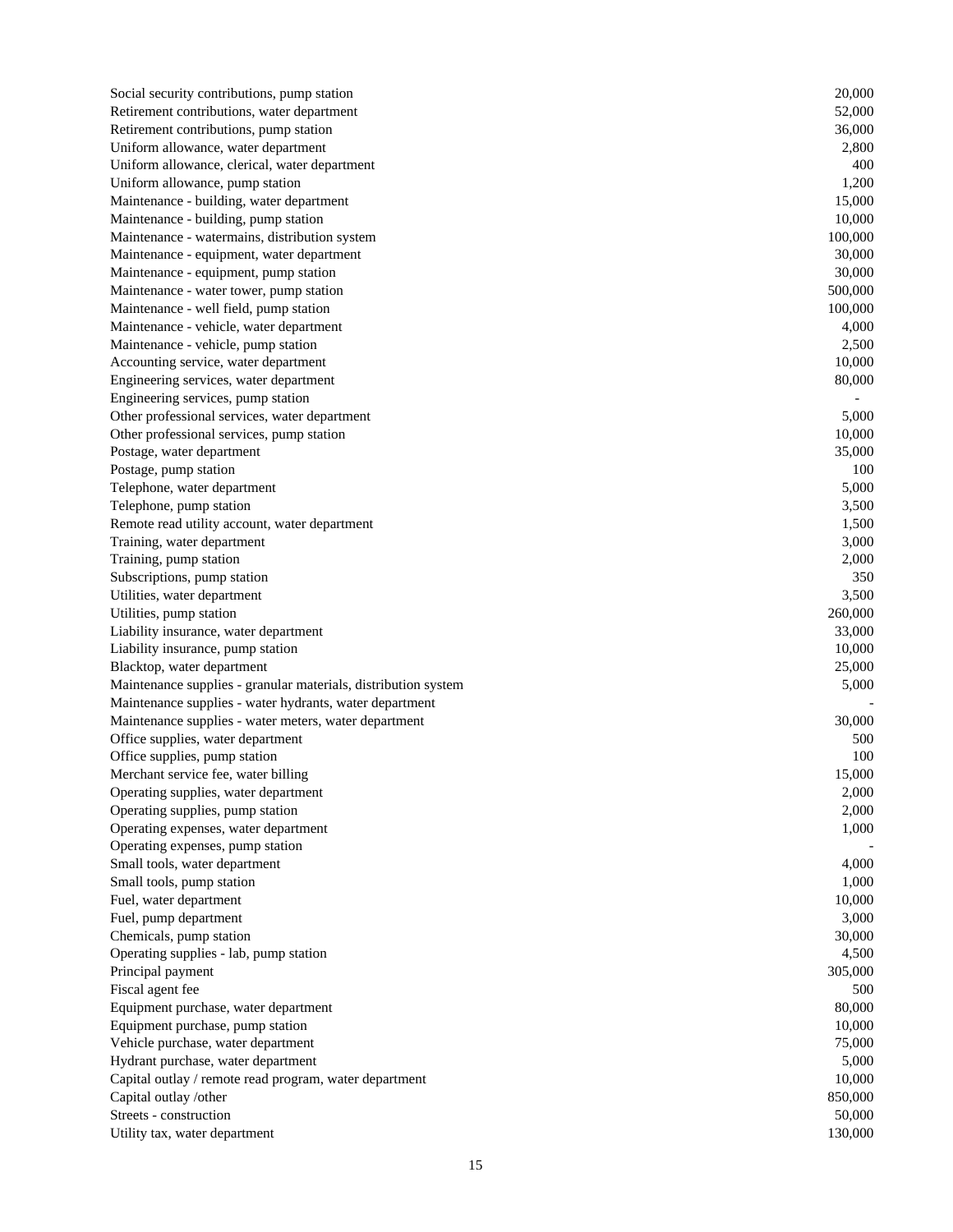| Miscellaneous expense, water department<br>Interest, water department |    | 52,805    |
|-----------------------------------------------------------------------|----|-----------|
| <b>Transfer to General Fund</b>                                       |    |           |
| TOTAL WATERWORKS FUND APPROPRIATIONS                                  |    | 4,016,055 |
| ESTIMATED REVENUE:                                                    |    |           |
| Utility tax                                                           | \$ | 130,000   |
| Water sales, residential                                              |    | 1,700,000 |
| Water sales, commercial                                               |    | 280,000   |
| Water sales, industrial                                               |    | 1,000,000 |
| Water taps                                                            |    | 2,000     |
| Water improvements - Carus                                            |    |           |
| Service charge, labor (delinquents)                                   |    | 18,000    |
| Delinquent charges                                                    |    | 18,000    |
| Miscellaneous income                                                  |    | 15,000    |
| Transfer from T.I.F. III                                              |    |           |
| Loan proceeds                                                         |    |           |
| TOTAL ESTIMATED WATERWORKS FUND REVENUE                               |    | 3,163,000 |
| ESTIMATED DECREASE IN FUND EQUITY                                     | S, | (853,055) |

## T. SEWERAGE FUND

| Salaries regular, clerical, sewer                   | \$<br>45,000 |
|-----------------------------------------------------|--------------|
| Salaries regular, foreman, sewer                    | 75,000       |
| Salaries regular, laborer, sewer                    | 226,000      |
| Salaries overtime, clerical, sewer                  | 1,500        |
| Salaries overtime, foreman, sewer                   | 10,000       |
| Salaries overtime, laborer, sewer                   | 21,000       |
| Health insurance, sewer fund                        | 90,000       |
| Health insurance - clerical, sewer                  | 100          |
| Health insurance - laborer, sewer                   | 500          |
| Unemployment insurance, sewer                       | 1,000        |
| Worker's compensation, sewer                        | 16,000       |
| Social security contributions, sewer                | 25,000       |
| Retirement contributions, sewer                     | 43,000       |
| Uniform allowance - laborer, sewer                  | 2,000        |
| Uniform allowance - clerical, sewer                 | 400          |
| Maintenance service - lab analysis, new sewer plant | 15,000       |
| Maintenance service - lab analysis, sewer           | 10,000       |
| Maintenance service - sewer                         | 50,000       |
| Maintenance service - televising, sewer             | 2,500        |
| Maintenance service - lift station, sewer           | 25,000       |
| Maintenance service - lab equipment, sewer          | 3,500        |
| Engineering services, sewer                         | 60,000       |
| Permit fees, sewer                                  | 18,000       |
| Permit fees, new sewer plant                        | 7,500        |
| Legal service, sewer                                | 10,000       |
| Postage, sewer                                      | 100          |
| Telephone, sewer                                    | 2,500        |
| Long-term control, sewer                            | 480,000      |
| Publishing, sewer                                   | 500          |
| Dues, sewer                                         | 1,000        |
|                                                     |              |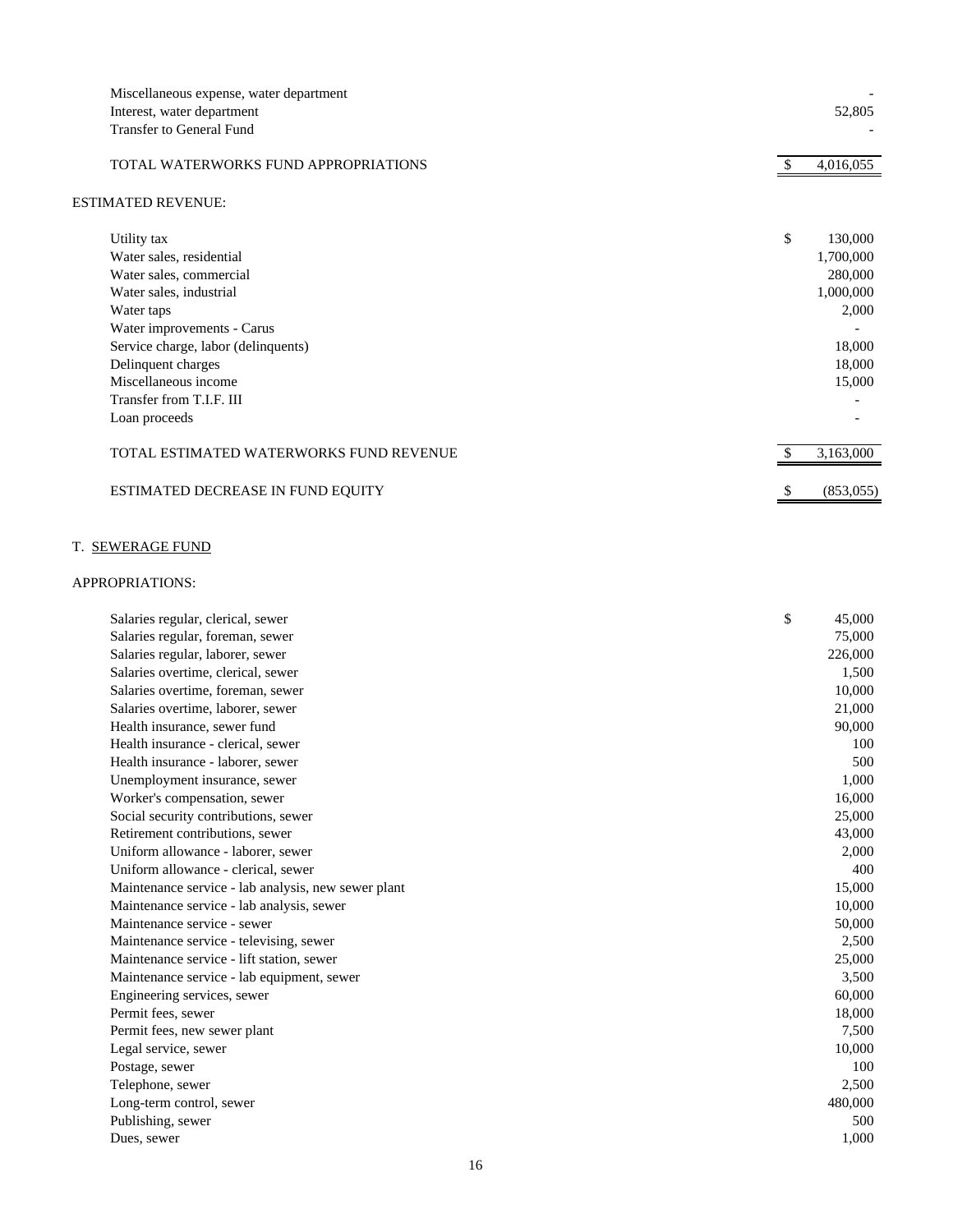| Training, sewer                                          | 2,500                      |
|----------------------------------------------------------|----------------------------|
| Utilities, sewer                                         | 115,000                    |
| Utilities, new sewer plant                               | 70,000                     |
| Liability insurance, sewer                               | 40,000                     |
| Rentals, sewer                                           | 1,000                      |
| Maintenance supplies - building, sewer                   | 10,000                     |
| Maintenance supplies - building, new sewer               | 5,000                      |
| Maintenance supplies - equipment, new sewer              | 20,000                     |
| Maintenance supplies - equipment, sewer                  | 30,000                     |
| Maintenance supplies - vehicle, sewer                    | 3,000                      |
| Maintenance supplies - biosolids, sewer                  | 2,500                      |
| Office supplies, sewer                                   | 7,500                      |
| Operating supplies - general, sewer                      | 4,000                      |
| Operating supplies - chlorinating, sewer                 | 25,000                     |
| Small tools, sewer                                       | 1,000                      |
| Fuel - vehicle, sewer                                    | 3,500                      |
| Chemicals / waste water, sewer                           | 7,500                      |
| Chemicals / waste water, new sewer plant                 | 25,000                     |
| Principal payment - 09 sewer plant                       | 70,000                     |
| Principal payment - IEPA Loan - 09 sewer plant           | 586,182                    |
| Interest payment - 09 sewer plant                        | 19,550                     |
|                                                          |                            |
| Principal payment - IEPA loan, sewer                     | 154,388                    |
| Interest payment - IEPA loan, sewer                      | 29,040                     |
| Fiscal agent fee                                         | 500                        |
| Community relations/grants, sewer                        | 10,000                     |
| Equipment purchases, sewer                               | 20,000                     |
| Equipment purchases, new sewer plant                     | 1,000                      |
| Vehicle purchase, sewer                                  | 80,000                     |
| Capital improvements / other, sewer                      | 750,000                    |
| Capital improvements / collection system, sewer          |                            |
| Capital improvements/disaster recovery/dike grant, sewer |                            |
| TOTAL SEWERAGE FUND APPROPRIATIONS                       | $\sqrt[6]{3}$<br>3,335,260 |
| <b>ESTIMATED REVENUE:</b>                                |                            |
| Sewer charges, residential                               | 1,500,000                  |
| Sewer charges, industrial                                | 225,000                    |
| Sewer charges, commercial                                | 300,000                    |
| Sewer bond charges                                       | 500,000                    |
| Industrial discharge permits                             | 1,000                      |
| Industrial sample collection                             |                            |
| Delinquent charges                                       | 18,000                     |
| Sewer bond delinquent charges                            | 4,000                      |
| Miscellaneous income                                     |                            |
|                                                          | 1,000                      |
| Transfer from T.I.F. I                                   | 586,182                    |
| TOTAL ESTIMATED SEWERAGE FUND REVENUE                    | 3,135,182<br>\$            |
| ESTIMATED DECREASE IN FUND EQUITY                        | (200,078)<br>-S            |
| <b>U. PARKING METER FUND</b>                             |                            |

| Salaries, parking meters                       | 10.000                   |
|------------------------------------------------|--------------------------|
| Administrative hearing officer, parking meters | $\overline{\phantom{0}}$ |
| Office supplies, parking meters                | 1.000                    |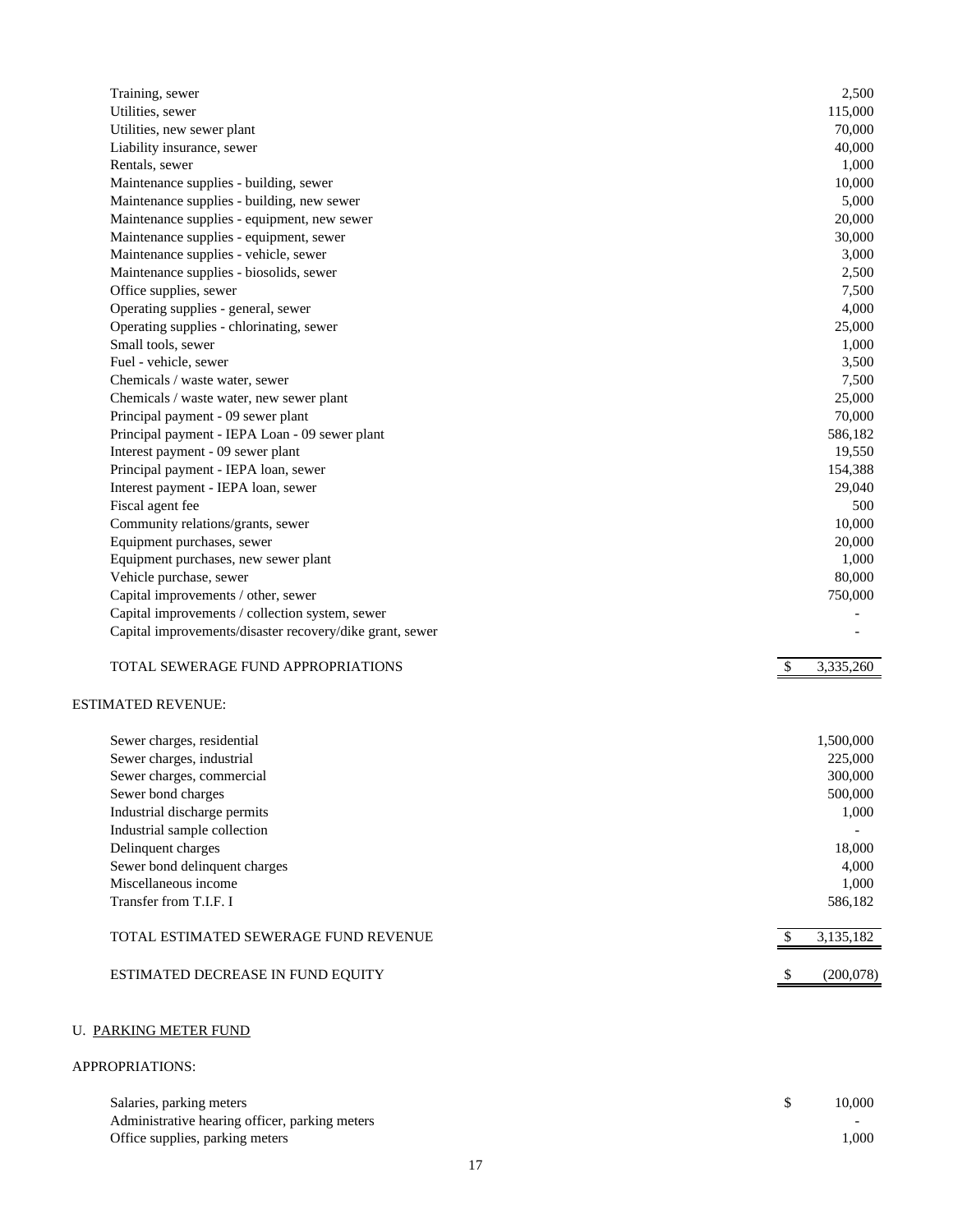| Operating expense, parking meters<br>Capital improvements<br>Land purchase |              | 500<br>20,000<br>61,000      |
|----------------------------------------------------------------------------|--------------|------------------------------|
| TOTAL PARKING METER FUND APPROPRIATIONS                                    | $\mathbb{S}$ | 92,500                       |
| ESTIMATED REVENUE:                                                         |              |                              |
| Parking fines<br>Parking fees                                              | \$           | 50,000<br>3,500              |
| TOTAL ESTIMATED PARKING METER FUND REVENUE                                 | $\mathbb{S}$ | 53,500                       |
| ESTIMATED DECREASE IN FUND EQUITY                                          | \$           | (39,000)                     |
| V. FIREMEN'S PENSION FUND                                                  |              |                              |
| APPROPRIATIONS:                                                            |              |                              |
| Benefit payments<br>Administrative expense<br>Miscellaneous expense        | \$           | 155,000<br>5,000<br>1,000    |
| TOTAL FIREMEN'S PENSION FUND APPROPRIATIONS                                | $\mathbb{S}$ | 161,000                      |
| <b>ESTIMATED REVENUE:</b>                                                  |              |                              |
| Employer contribution<br>Employee contribution<br>Investment income        | \$           | 155,000<br>20,000<br>35,000  |
| TOTAL ESTIMATED FIREMEN'S PENSION FUND REVENUE                             | \$           | 210,000                      |
| ESTIMATED INCREASE IN FUND EQUITY                                          | \$           | 49,000                       |
| W. POLICE PENSION FUND                                                     |              |                              |
| APPROPRIATIONS:                                                            |              |                              |
| Benefit payments<br>Administrative expense<br>Miscellaneous expense        | \$           | 860,000<br>7,000<br>5,000    |
| TOTAL POLICE PENSION FUND APPROPRIATIONS                                   | $\sqrt{3}$   | 872,000                      |
| <b>ESTIMATED REVENUE:</b>                                                  |              |                              |
| Employer contribution<br>Employee contribution<br>Investment income        | \$           | 860,000<br>135,000<br>85,000 |
| TOTAL ESTIMATED POLICE PENSION FUND REVENUE                                | \$           | 1,080,000                    |
| ESTIMATED INCREASE IN FUND EQUITY                                          |              | 208,000                      |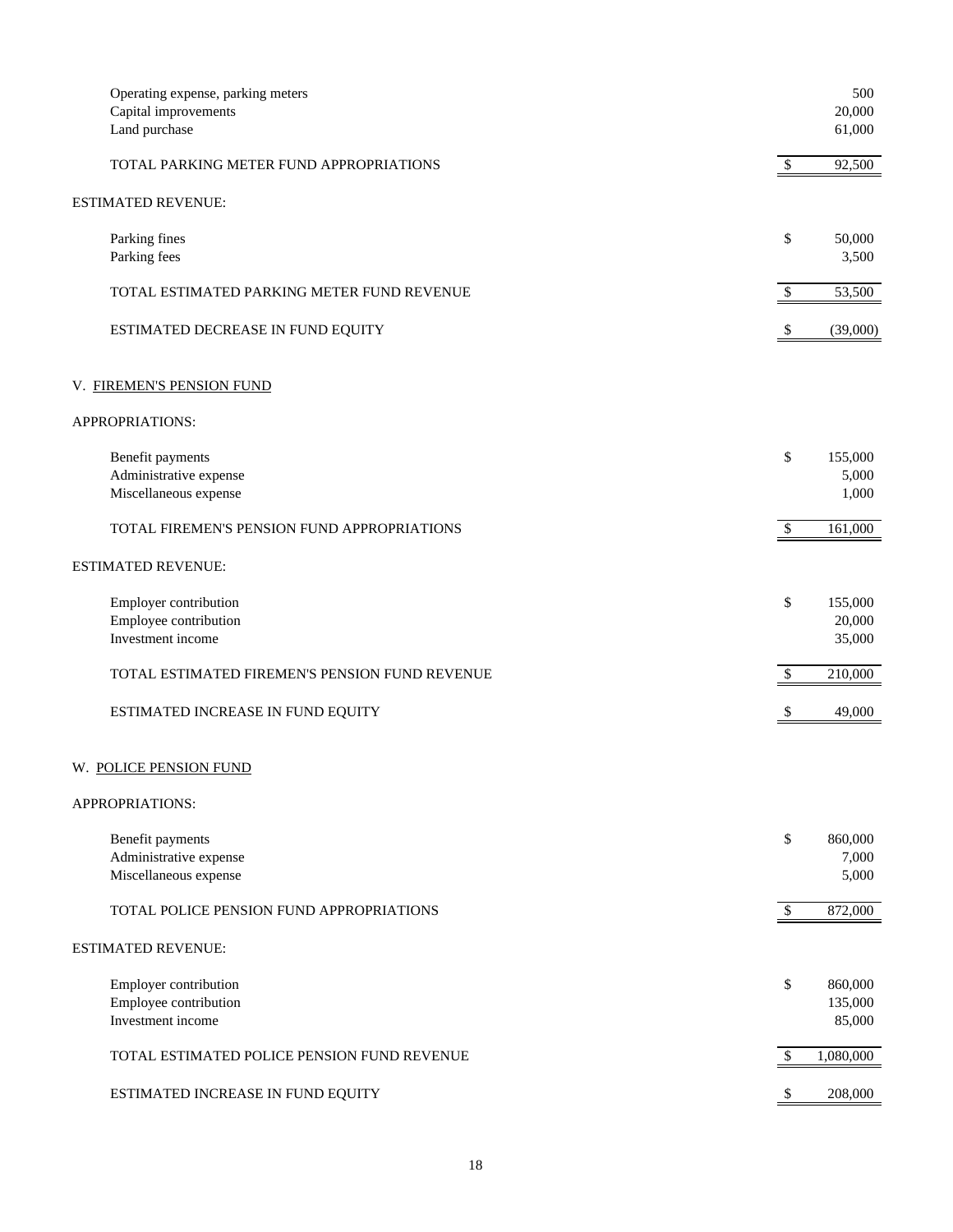## X. LASALLE T.I.F. I SPECIAL TAX ALLOCATION FUND

## APPROPRIATIONS:

| Tax refund - Illinois Cement, T.I.F. I<br>152,615<br>Tax refund - Brewer, T.I.F. I<br>Intergovernmental agreement/LaSalle Grade<br>29,908<br>Intergovernmental agreement/Dimmick Grade<br>12,333<br>Intergovernmental agreement/Waltham Grade<br>347,269<br>Intergovernmental agreement/LP High School<br>226,808<br>Intergovernmental agreement/IVCC<br>55,914<br>Payment to developer, Starved Rock<br>4,331<br>Transfer to T.I.F. III<br>Transfer to T.I.F. VIII<br>Transfer to Rotary Park<br>Transfer to sewer fund, T.I.F. I<br>Debt service - principal payment, T.I.F. I<br>Debt service - interest payment, T.I.F. I<br>Fiscal agent fee, T.I.F. 1<br>$\mathcal{S}$<br>TOTAL LASALLE T.I.F. I SPECIAL TAX ALLOCATION FUND APPROPRIATIONS<br><b>ESTIMATED REVENUE:</b><br>\$<br>Property tax<br>$\boldsymbol{\mathsf{S}}$<br>TOTAL ESTIMATED LASALLE T.I.F. I SPECIAL TAX ALLOCATION FUND REVENUE<br>ESTIMATED DECREASE IN FUND EQUITY<br>\$.<br>Y. LASALLE T.I.F. II SPECIAL TAX ALLOCATION FUND<br>APPROPRIATIONS:<br>\$<br>Professional services, legal, T.I.F. II<br>4,126<br>Intergovernmental agreement/LaSalle Grade<br>Intergovernmental agreement/Dimmick Grade<br>Intergovernmental agreement/LP High School<br>Intergovernmental agreement/IVCC<br>Capital improvements, other, T.I.F. II<br>Payments to developer, T.I.F. II<br>TOTAL LASALLE T.I.F. II SPECIAL TAX ALLOCATION FUND APPROPRIATIONS<br>\$<br><b>ESTIMATED REVENUE:</b><br>\$<br>Property tax<br>150,299<br>TOTAL ESTIMATED LASALLE T.I.F. II SPECIAL TAX ALLOCATION FUND REVENUE<br>\$<br>ESTIMATED INCREASE IN FUND EQUITY<br>\$ | Professional services, legal, T.I.F. I | \$<br>43,630 |
|----------------------------------------------------------------------------------------------------------------------------------------------------------------------------------------------------------------------------------------------------------------------------------------------------------------------------------------------------------------------------------------------------------------------------------------------------------------------------------------------------------------------------------------------------------------------------------------------------------------------------------------------------------------------------------------------------------------------------------------------------------------------------------------------------------------------------------------------------------------------------------------------------------------------------------------------------------------------------------------------------------------------------------------------------------------------------------------------------------------------------------------------------------------------------------------------------------------------------------------------------------------------------------------------------------------------------------------------------------------------------------------------------------------------------------------------------------------------------------------------------------------------------------------------------------------------------------------------------------------------|----------------------------------------|--------------|
|                                                                                                                                                                                                                                                                                                                                                                                                                                                                                                                                                                                                                                                                                                                                                                                                                                                                                                                                                                                                                                                                                                                                                                                                                                                                                                                                                                                                                                                                                                                                                                                                                      | Capital improvement, other, T.I.F. I   |              |
|                                                                                                                                                                                                                                                                                                                                                                                                                                                                                                                                                                                                                                                                                                                                                                                                                                                                                                                                                                                                                                                                                                                                                                                                                                                                                                                                                                                                                                                                                                                                                                                                                      |                                        |              |
|                                                                                                                                                                                                                                                                                                                                                                                                                                                                                                                                                                                                                                                                                                                                                                                                                                                                                                                                                                                                                                                                                                                                                                                                                                                                                                                                                                                                                                                                                                                                                                                                                      |                                        |              |
|                                                                                                                                                                                                                                                                                                                                                                                                                                                                                                                                                                                                                                                                                                                                                                                                                                                                                                                                                                                                                                                                                                                                                                                                                                                                                                                                                                                                                                                                                                                                                                                                                      |                                        |              |
|                                                                                                                                                                                                                                                                                                                                                                                                                                                                                                                                                                                                                                                                                                                                                                                                                                                                                                                                                                                                                                                                                                                                                                                                                                                                                                                                                                                                                                                                                                                                                                                                                      |                                        |              |
|                                                                                                                                                                                                                                                                                                                                                                                                                                                                                                                                                                                                                                                                                                                                                                                                                                                                                                                                                                                                                                                                                                                                                                                                                                                                                                                                                                                                                                                                                                                                                                                                                      |                                        |              |
|                                                                                                                                                                                                                                                                                                                                                                                                                                                                                                                                                                                                                                                                                                                                                                                                                                                                                                                                                                                                                                                                                                                                                                                                                                                                                                                                                                                                                                                                                                                                                                                                                      |                                        |              |
|                                                                                                                                                                                                                                                                                                                                                                                                                                                                                                                                                                                                                                                                                                                                                                                                                                                                                                                                                                                                                                                                                                                                                                                                                                                                                                                                                                                                                                                                                                                                                                                                                      |                                        |              |
|                                                                                                                                                                                                                                                                                                                                                                                                                                                                                                                                                                                                                                                                                                                                                                                                                                                                                                                                                                                                                                                                                                                                                                                                                                                                                                                                                                                                                                                                                                                                                                                                                      |                                        |              |
|                                                                                                                                                                                                                                                                                                                                                                                                                                                                                                                                                                                                                                                                                                                                                                                                                                                                                                                                                                                                                                                                                                                                                                                                                                                                                                                                                                                                                                                                                                                                                                                                                      |                                        |              |
|                                                                                                                                                                                                                                                                                                                                                                                                                                                                                                                                                                                                                                                                                                                                                                                                                                                                                                                                                                                                                                                                                                                                                                                                                                                                                                                                                                                                                                                                                                                                                                                                                      |                                        | 214,850      |
|                                                                                                                                                                                                                                                                                                                                                                                                                                                                                                                                                                                                                                                                                                                                                                                                                                                                                                                                                                                                                                                                                                                                                                                                                                                                                                                                                                                                                                                                                                                                                                                                                      |                                        | 586,182      |
|                                                                                                                                                                                                                                                                                                                                                                                                                                                                                                                                                                                                                                                                                                                                                                                                                                                                                                                                                                                                                                                                                                                                                                                                                                                                                                                                                                                                                                                                                                                                                                                                                      |                                        |              |
|                                                                                                                                                                                                                                                                                                                                                                                                                                                                                                                                                                                                                                                                                                                                                                                                                                                                                                                                                                                                                                                                                                                                                                                                                                                                                                                                                                                                                                                                                                                                                                                                                      |                                        |              |
|                                                                                                                                                                                                                                                                                                                                                                                                                                                                                                                                                                                                                                                                                                                                                                                                                                                                                                                                                                                                                                                                                                                                                                                                                                                                                                                                                                                                                                                                                                                                                                                                                      |                                        |              |
|                                                                                                                                                                                                                                                                                                                                                                                                                                                                                                                                                                                                                                                                                                                                                                                                                                                                                                                                                                                                                                                                                                                                                                                                                                                                                                                                                                                                                                                                                                                                                                                                                      |                                        | 1,673,840    |
|                                                                                                                                                                                                                                                                                                                                                                                                                                                                                                                                                                                                                                                                                                                                                                                                                                                                                                                                                                                                                                                                                                                                                                                                                                                                                                                                                                                                                                                                                                                                                                                                                      |                                        |              |
|                                                                                                                                                                                                                                                                                                                                                                                                                                                                                                                                                                                                                                                                                                                                                                                                                                                                                                                                                                                                                                                                                                                                                                                                                                                                                                                                                                                                                                                                                                                                                                                                                      |                                        | 1,610,308    |
|                                                                                                                                                                                                                                                                                                                                                                                                                                                                                                                                                                                                                                                                                                                                                                                                                                                                                                                                                                                                                                                                                                                                                                                                                                                                                                                                                                                                                                                                                                                                                                                                                      |                                        | 1,610,308    |
|                                                                                                                                                                                                                                                                                                                                                                                                                                                                                                                                                                                                                                                                                                                                                                                                                                                                                                                                                                                                                                                                                                                                                                                                                                                                                                                                                                                                                                                                                                                                                                                                                      |                                        | (63, 532)    |
|                                                                                                                                                                                                                                                                                                                                                                                                                                                                                                                                                                                                                                                                                                                                                                                                                                                                                                                                                                                                                                                                                                                                                                                                                                                                                                                                                                                                                                                                                                                                                                                                                      |                                        |              |
|                                                                                                                                                                                                                                                                                                                                                                                                                                                                                                                                                                                                                                                                                                                                                                                                                                                                                                                                                                                                                                                                                                                                                                                                                                                                                                                                                                                                                                                                                                                                                                                                                      |                                        |              |
|                                                                                                                                                                                                                                                                                                                                                                                                                                                                                                                                                                                                                                                                                                                                                                                                                                                                                                                                                                                                                                                                                                                                                                                                                                                                                                                                                                                                                                                                                                                                                                                                                      |                                        |              |
|                                                                                                                                                                                                                                                                                                                                                                                                                                                                                                                                                                                                                                                                                                                                                                                                                                                                                                                                                                                                                                                                                                                                                                                                                                                                                                                                                                                                                                                                                                                                                                                                                      |                                        |              |
|                                                                                                                                                                                                                                                                                                                                                                                                                                                                                                                                                                                                                                                                                                                                                                                                                                                                                                                                                                                                                                                                                                                                                                                                                                                                                                                                                                                                                                                                                                                                                                                                                      |                                        | 191          |
|                                                                                                                                                                                                                                                                                                                                                                                                                                                                                                                                                                                                                                                                                                                                                                                                                                                                                                                                                                                                                                                                                                                                                                                                                                                                                                                                                                                                                                                                                                                                                                                                                      |                                        | 27,342       |
|                                                                                                                                                                                                                                                                                                                                                                                                                                                                                                                                                                                                                                                                                                                                                                                                                                                                                                                                                                                                                                                                                                                                                                                                                                                                                                                                                                                                                                                                                                                                                                                                                      |                                        | 11,456       |
|                                                                                                                                                                                                                                                                                                                                                                                                                                                                                                                                                                                                                                                                                                                                                                                                                                                                                                                                                                                                                                                                                                                                                                                                                                                                                                                                                                                                                                                                                                                                                                                                                      |                                        | 6,156        |
|                                                                                                                                                                                                                                                                                                                                                                                                                                                                                                                                                                                                                                                                                                                                                                                                                                                                                                                                                                                                                                                                                                                                                                                                                                                                                                                                                                                                                                                                                                                                                                                                                      |                                        | 101,028      |
|                                                                                                                                                                                                                                                                                                                                                                                                                                                                                                                                                                                                                                                                                                                                                                                                                                                                                                                                                                                                                                                                                                                                                                                                                                                                                                                                                                                                                                                                                                                                                                                                                      |                                        |              |
|                                                                                                                                                                                                                                                                                                                                                                                                                                                                                                                                                                                                                                                                                                                                                                                                                                                                                                                                                                                                                                                                                                                                                                                                                                                                                                                                                                                                                                                                                                                                                                                                                      |                                        | 150,299      |
|                                                                                                                                                                                                                                                                                                                                                                                                                                                                                                                                                                                                                                                                                                                                                                                                                                                                                                                                                                                                                                                                                                                                                                                                                                                                                                                                                                                                                                                                                                                                                                                                                      |                                        |              |
|                                                                                                                                                                                                                                                                                                                                                                                                                                                                                                                                                                                                                                                                                                                                                                                                                                                                                                                                                                                                                                                                                                                                                                                                                                                                                                                                                                                                                                                                                                                                                                                                                      |                                        | 150,299      |
|                                                                                                                                                                                                                                                                                                                                                                                                                                                                                                                                                                                                                                                                                                                                                                                                                                                                                                                                                                                                                                                                                                                                                                                                                                                                                                                                                                                                                                                                                                                                                                                                                      |                                        |              |
|                                                                                                                                                                                                                                                                                                                                                                                                                                                                                                                                                                                                                                                                                                                                                                                                                                                                                                                                                                                                                                                                                                                                                                                                                                                                                                                                                                                                                                                                                                                                                                                                                      |                                        |              |

## Z. LASALLE T.I.F. III SPECIAL TAX ALLOCATION FUND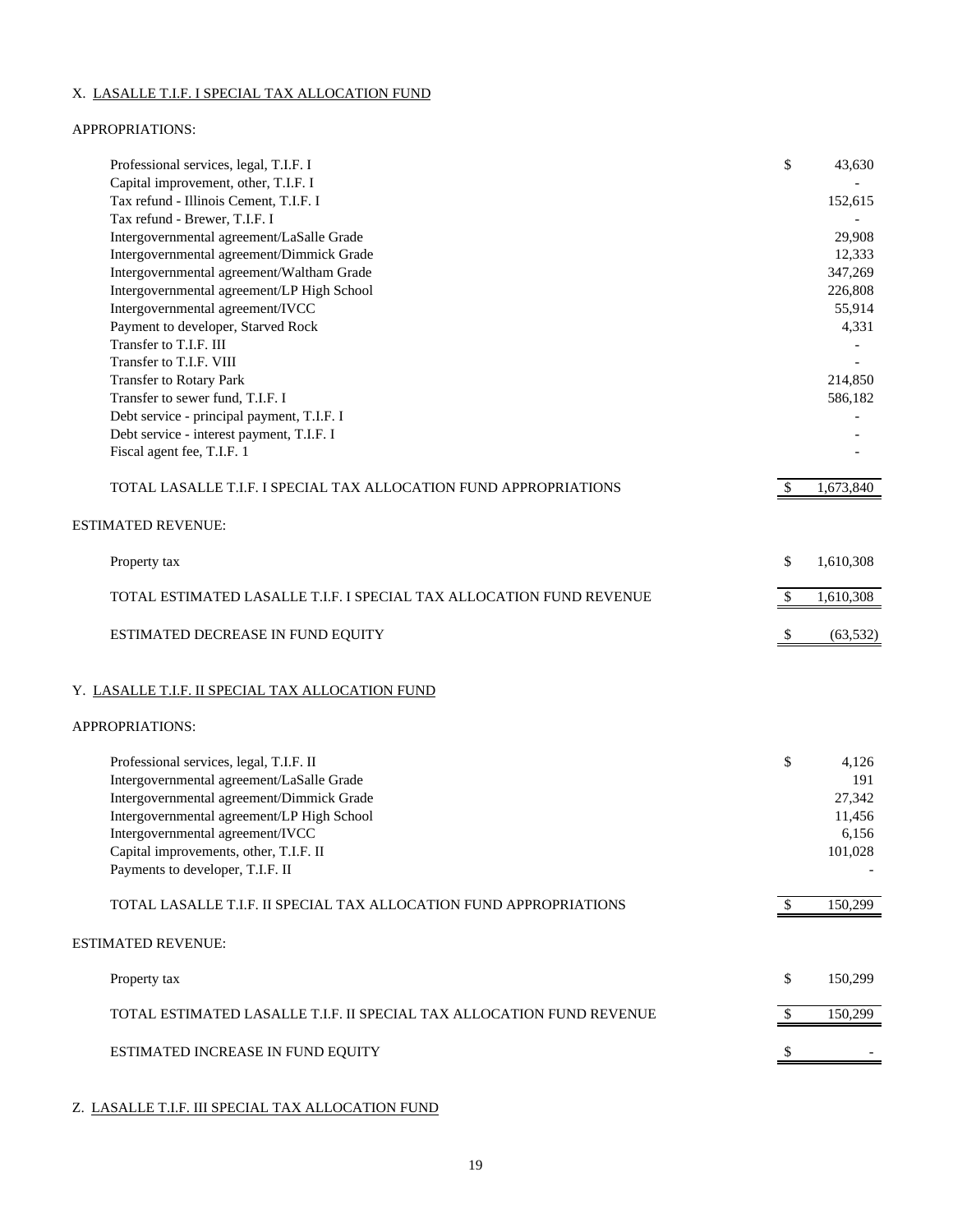#### APPROPRIATIONS:

| Intergovernmental agreement/Waltham Grade<br>Intergovernmental agreement/LP High School | \$           | 117,262<br>22,264 |
|-----------------------------------------------------------------------------------------|--------------|-------------------|
| Intergovernmental agreement/IVCC                                                        |              | 15,428            |
| Payment to developer/JC Whitney                                                         |              | 226,261           |
| Payment to developer/Conway                                                             |              |                   |
| Capital improvement, other, T.I.F. III<br>Transfer to Water and Sewer                   |              | 315,561           |
| Transfer to 2010 Rotary Park Bond Fund                                                  |              |                   |
| Legal service, retainer                                                                 |              | 19,317            |
|                                                                                         |              |                   |
| TOTAL LASALLE T.I.F. III SPECIAL TAX ALLOCATION FUND APPROPRIATIONS                     | \$           | 716,093           |
| <b>ESTIMATED REVENUE:</b>                                                               |              |                   |
| Property tax                                                                            | \$           | 716,093           |
| Transfer from T.I.F. I                                                                  |              |                   |
| Transfer from T.I.F. II                                                                 |              |                   |
| Transfer from T.I.F. VI                                                                 |              |                   |
| TOTAL ESTIMATED LASALLE T.I.F. III SPECIAL TAX ALLOCATION FUND REVENUE                  | \$           | 716,093           |
| ESTIMATED INCREASE IN FUND EQUITY                                                       |              |                   |
| APPROPRIATIONS:                                                                         |              |                   |
| Professional services, legal, T.I.F. IV                                                 | \$           | 5,427             |
| Tax refund - LaSalle County, T.I.F. IV                                                  |              | 11,261            |
| Tax refund - Yaklich, T.I.F. IV                                                         |              |                   |
| Intergovernmental agreement/LaSalle Grade                                               |              | 21,184            |
| Intergovernmental agreement/LP High School<br>Intergovernmental agreement/IVCC          |              | 13,264<br>7,007   |
| Intergovernmental agreement/Dimmick Grade                                               |              | 1,242             |
| Payments to developer/Country Aire                                                      |              | 46,092            |
| Payment to developer/North Terraces                                                     |              | 11,574            |
| Debt service - principal payment, T.I.F. IV                                             |              | 109,502           |
| Debt service - interest payment, T.I.F. IV                                              |              | 90,498            |
| Fiscal agent fee, T.I.F. IV                                                             |              | 500               |
| TOTAL LASALLE T.I.F. IV SPECIAL TAX ALLOCATION FUND APPROPRIATIONS                      | $\mathbb{S}$ | 317,551           |
| <b>ESTIMATED REVENUE:</b>                                                               |              |                   |
| Property tax                                                                            | \$           | 197,881           |
| Transfer from T.I.F. I                                                                  |              |                   |
|                                                                                         |              |                   |
| TOTAL ESTIMATED LASALLE T.I.F. IV SPECIAL TAX ALLOCATION FUND REVENUE                   |              |                   |
|                                                                                         | S            | 197,881           |
| ESTIMATED DECREASE IN FUND EQUITY                                                       | S            | (119,670)         |

## BB. LASALLE T.I.F. V DOWNTOWN FUND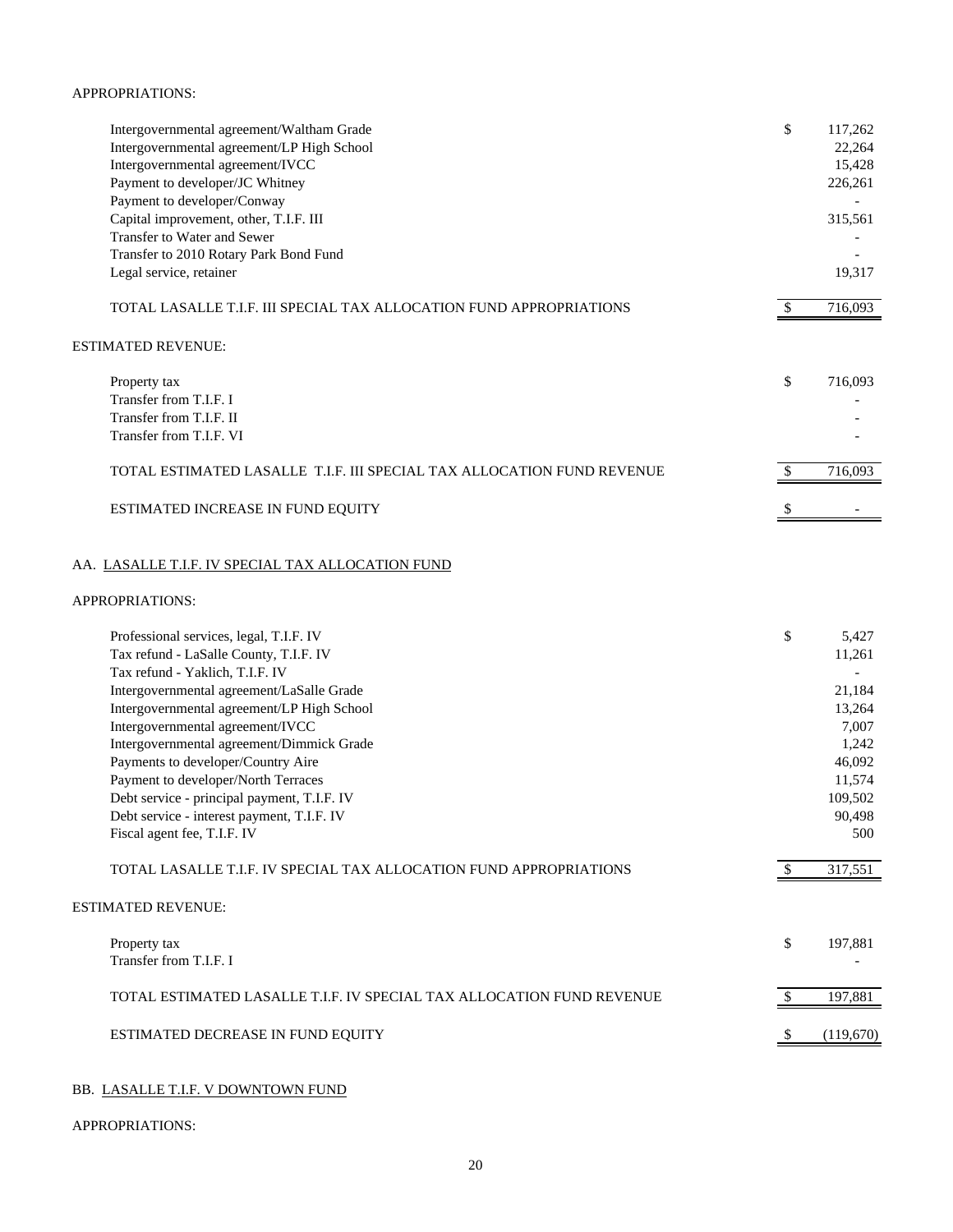| Professional services, legal, T.I.F. V                                                  | \$  | 5,818           |
|-----------------------------------------------------------------------------------------|-----|-----------------|
| Capital Improvement - Other, T.I.F. V                                                   |     | 144,820         |
| Tax Refund - Fetching Frieda's                                                          |     | 32              |
| Tax Refund - LaSalle County, T.I.F. V                                                   |     | 10,660          |
| Tax Refund - Gary & Julie Hammers, T.I.F. V                                             |     | 2,362           |
| Tax Refund - Canal Corridor Association, T.I.F. V                                       |     | 2,874           |
| Tax Refund - LaSalle Subway, T.I.F. V                                                   |     | 3,905           |
| Tax Refund - Buckman Iron & Metal Co.                                                   |     | 812             |
| Tax Refund - American Nickeloid                                                         |     | 2,685<br>21,135 |
| Intergovernmental agreement/LaSalle Grade<br>Intergovernmental agreement/LP High School |     | 9,355           |
| Intergovernmental agreement/IVCC                                                        |     | 7,453           |
|                                                                                         |     |                 |
| TOTAL LASALLE T.I.F. V DOWNTOWN FUND APPROPRIATIONS                                     |     | 211,911         |
| ESTIMATED REVENUE:                                                                      |     |                 |
| Property tax                                                                            | \$  | 211,911         |
| Transfer from T.I.F. I                                                                  |     |                 |
| TOTAL ESTIMATED T.I.F .V DOWNTOWN FUND REVENUE                                          | \$  | 211,911         |
| ESTIMATED INCREASE IN FUND EQUITY                                                       | \$. |                 |
| CC. LASALLE T.I.F. VI SPECIAL TAX ALLOCATION FUND                                       |     |                 |
| APPROPRIATIONS:                                                                         |     |                 |
| Professional services, legal, T.I.F. VI                                                 | \$  | 5,647           |
| Intergovernmental agreement/Waltham Grade                                               |     | 8,617           |
| Intergovernmental agreement/LP High School                                              |     | 1,097           |
| Intergovernmental agreement/IVCC                                                        |     | 4,742           |
| Tax Refund - LaSalle County, T.I.F. VI                                                  |     | 6,782           |
| Payment to developer, Oak Ridge Village                                                 |     | 7,900           |
| Capital improvement, water park                                                         |     | 111,766         |
| TOTAL LASALLE T.I.F. VI SPECIAL TAX ALLOCATION FUND APPROPRIATIONS                      | \$  | 146,551         |
| ESTIMATED REVENUE:                                                                      |     |                 |
| Property Tax                                                                            | \$  | 146,551         |
| TOTAL ESTIMATED LASALLE T.I.F. VI SPECIAL TAX ALLOCATION FUND REVENUE                   | \$  | 146,551         |
| ESTIMATED INCREASE IN FUND EQUITY                                                       | \$  |                 |
|                                                                                         |     |                 |
| DD. LASALLE T.I.F. VII SPECIAL TAX ALLOCATION FUND                                      |     |                 |
| APPROPRIATIONS:                                                                         |     |                 |
| Professional services, legal, T.I.F. VII                                                | \$  | 5,501           |
| Tax Refund - LaSalle County, T.I.F. VII                                                 |     | 2,018           |
| Tax Refund - Wm. P. Dooley, T.I.F. VII                                                  |     | 550             |
| Tax Refund - Ralph Crane, T.I.F. VII                                                    |     | 694             |

Tax Refund - Wm. Pezanoski, T.I.F. VII 320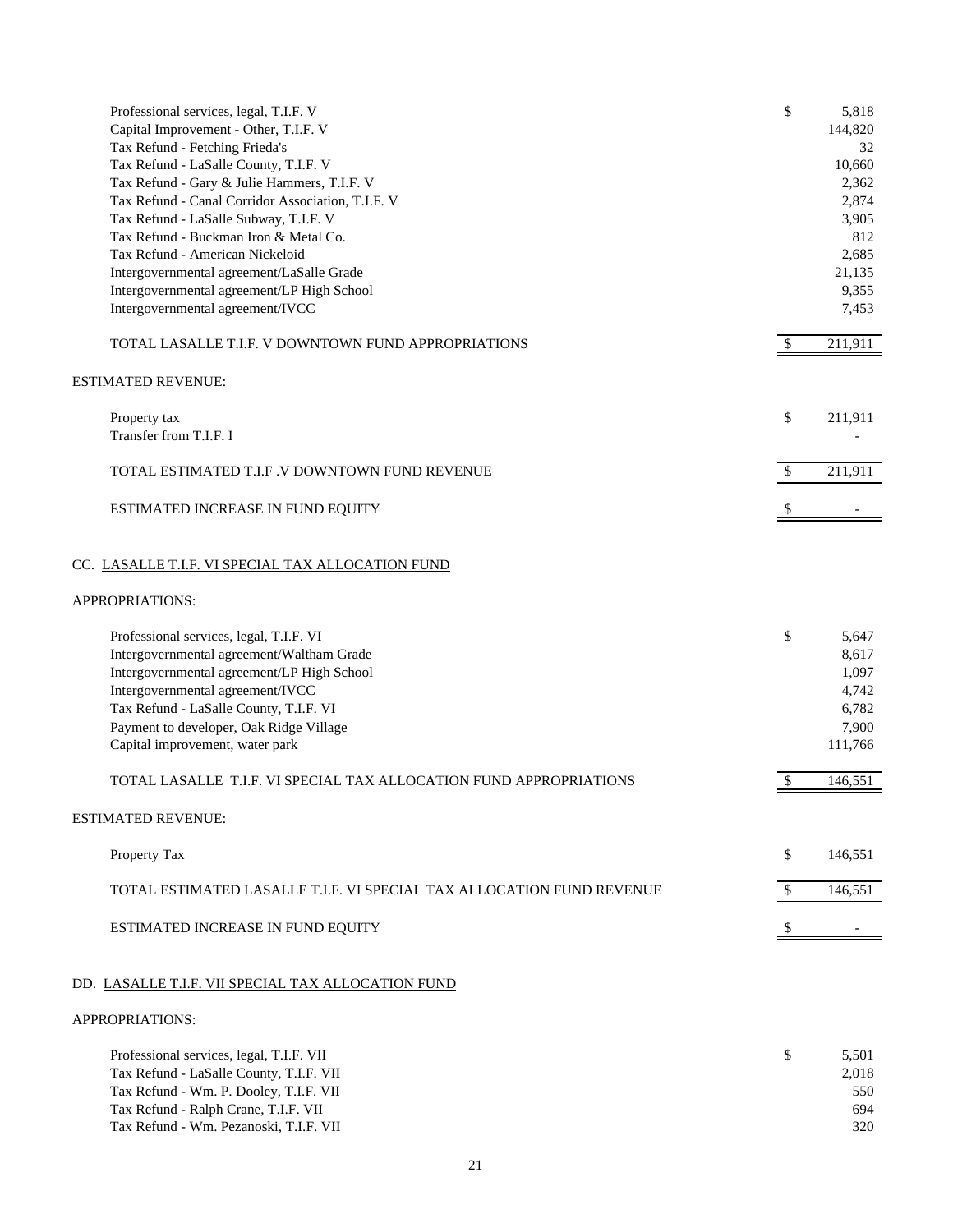| Tax Refund - Robert Pezanoski, T.I.F. VII                               |    | 743     |
|-------------------------------------------------------------------------|----|---------|
| Tax Refund - Catherine Pezanoski, T.I.F. VII                            |    | 455     |
| Tax Refund - Mary Edwards, T.I.F. VII                                   |    | 884     |
| Tax Refund - Terry Pezanoski, T.I.F. VII                                |    | 320     |
| Tax Refund - Charles Pezanoski, T.I.F. VII                              |    | 320     |
| Intergovernmental agreement/Dimmick Grade                               |    | 1,303   |
| Intergovernmental agreement/Waltham Grade                               |    | 455     |
| Intergovernmental agreement/LP High School                              |    | 1,223   |
| Intergovernmental agreement/IVCC                                        |    | 1,411   |
| Capital improvement, industrial park                                    |    | 19,632  |
| TOTAL LASALLE T.I.F. VII SPECIAL TAX ALLOCATION FUND APPROPRIATIONS     |    | 35,829  |
| <b>ESTIMATED REVENUE:</b>                                               |    |         |
| Property Tax                                                            | \$ | 35,829  |
|                                                                         |    |         |
| TOTAL ESTIMATED LASALLE T.I.F. VII SPECIAL TAX ALLOCATION FUND REVENUE  | \$ | 35,829  |
| ESTIMATED INCREASE IN FUND EQUITY                                       |    |         |
| EE. LASALLE T.I.F. VIII SPECIAL TAX ALLOCATION FUND                     |    |         |
| APPROPRIATIONS:                                                         |    |         |
| Professional services, legal, T.I.F. VIII                               | \$ | 10,419  |
| Intergovernmental agreement/LaSalle Grade                               |    | 2,815   |
| Intergovernmental agreement/IVCC                                        |    | 4,064   |
| Intergovernmental agreement/Peru Grade                                  |    | 40      |
| Intergovernmental agreement/Dimmick Grade                               |    | 4,115   |
| Tax Refund/LaSalle County                                               |    | 5,813   |
| Tax Refund/Gerald Cleer                                                 |    | 123     |
| Tax Refund/Betty Diedrick                                               |    | 483     |
| Tax Refund/Mertel Investment Co.                                        |    | 361     |
| Capital improvements, new water extension                               |    | 49,239  |
| Payments to developer, Unytite                                          |    | 25,381  |
| TOTAL LASALLE T.I.F. VIII SPECIAL TAX ALLOCATION FUND APPROPRIATIONS    | \$ | 102,853 |
| <b>ESTIMATED REVENUE:</b>                                               |    |         |
| Property Tax                                                            | \$ | 102,853 |
| Transfer from T.I.F. I                                                  |    |         |
| TOTAL ESTIMATED LASALLE T.I.F. VIII SPECIAL TAX ALLOCATION FUND REVENUE | S. | 102,853 |
| ESTIMATED INCREASE IN FUND EQUITY                                       |    |         |
|                                                                         |    |         |

## SUMMARY OF TOTAL APPROPRIATION

| A. GENERAL FUND         |         |
|-------------------------|---------|
| 1. Mayor's office       | 109.950 |
| 2. Aldermen             | 29,750  |
| 3. Comptroller's office | 176,800 |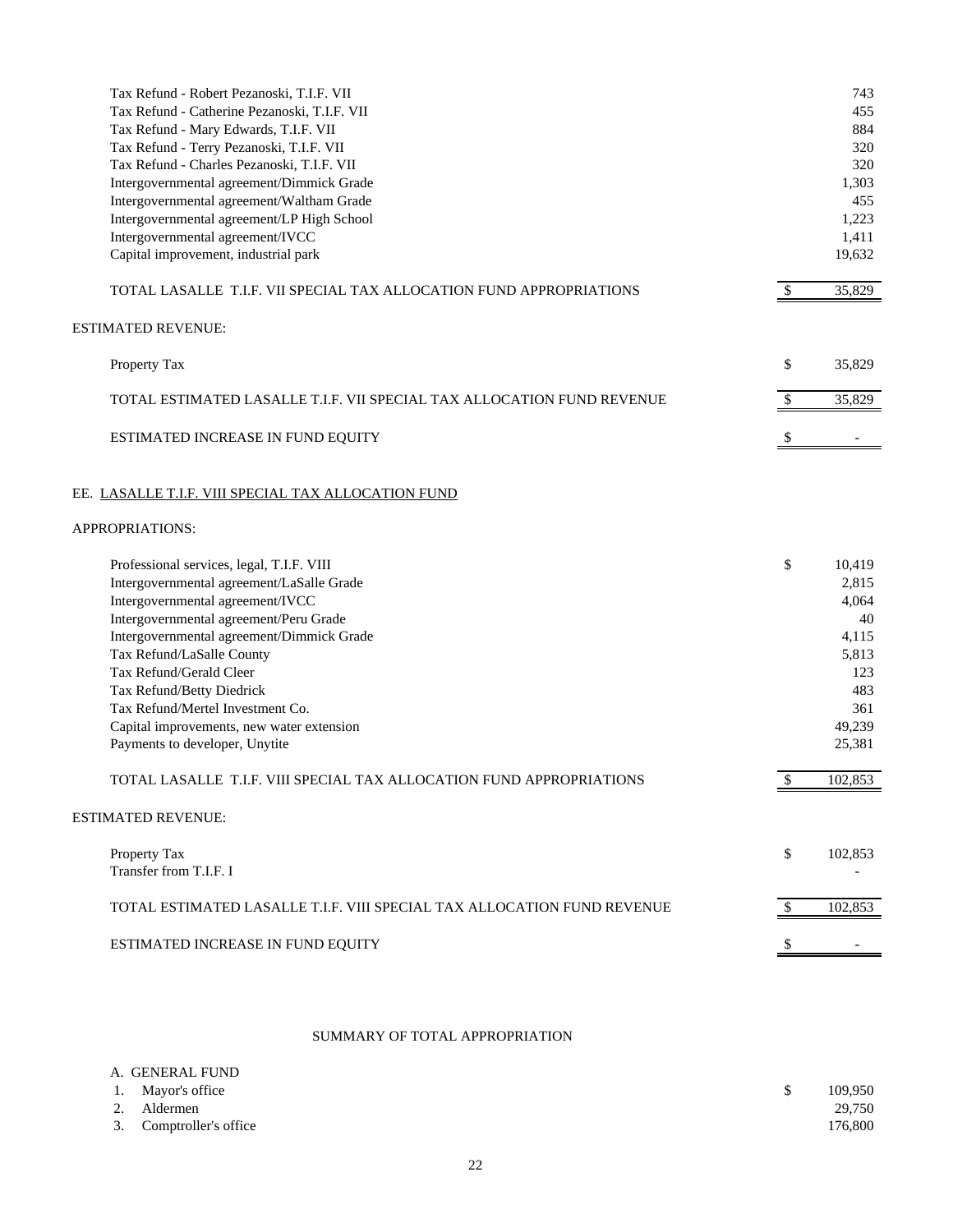| City Clerk's office<br>4.                                    | 41,250               |
|--------------------------------------------------------------|----------------------|
| Treasurer's office<br>5.                                     | 4,075                |
| <b>City Attorney</b><br>6.<br>Economic Developer<br>7.       | 182,500<br>69,640    |
| 8.<br>Public safety - police                                 | 3,410,200            |
| Public safety - fire<br>9.                                   | 1,084,050            |
| Health/Welfare<br>10.                                        | 11,462               |
| 11.<br>Public works - streets                                | 1,142,900            |
| 12.<br>City engineer                                         | 149,300              |
| 13. Public works - building/City Hall                        | 102,000              |
| Building inspector's office<br>14.                           | 19,100               |
| Public works - superintendent<br>15.<br>Miscellaneous<br>16. | 113,850<br>1,046,370 |
|                                                              |                      |
| <b>Total General Fund</b>                                    | 7,693,197            |
| <b>B. AUDIT FUND</b>                                         | 27,500               |
| C. GARBAGE FUND                                              | 565,750              |
| D. MOTOR FUEL TAX FUND                                       | 254,245              |
| E. MUNICIPAL RETIREMENT FUND                                 | 130,000              |
| F. PLAYGROUND AND RECREATION FUND                            | 255,050              |
| G. SCHOOL CROSSING GUARD FUND                                | 26,000               |
| H. SOCIAL SECURITY FUND                                      | 140,000              |
| I. PUBLIC PARKS FUND                                         | 153,000              |
| <b>J. PUBLIC LIBRARY FUND</b>                                | 348,535              |
| K. EMERGENCY TELEPHONE SYSTEM FUND                           | 22,000               |
| L. LASALLE AMBULANCE SERVICE                                 | 592,726              |
| M. ROTARY PARK PROJECT FUND                                  | 425,000              |
| N. 2002 ALTERNATE BOND AND INTEREST FUND                     | 114,245              |
| O. 2010 ROTARY PARK BOND FUND                                | 203,950              |
| P. 2010 RECOVERY BOND FUND                                   | 62,055               |
| Q. 2008 CAPITAL OBLIGATION BOND AND INTEREST FUND            | 125,345              |
| R. 2001 LIBRARY BOND FUND                                    | 184,563              |
| S. WATERWORKS FUND                                           | 4,016,055            |
| T. SEWERAGE FUND                                             | 3,335,260            |
| U. PARKING METER FUND                                        | 92,500               |
| V. FIREMEN'S PENSION FUND                                    | 161,000              |
| W. POLICE PENSION FUND                                       | 872,000              |